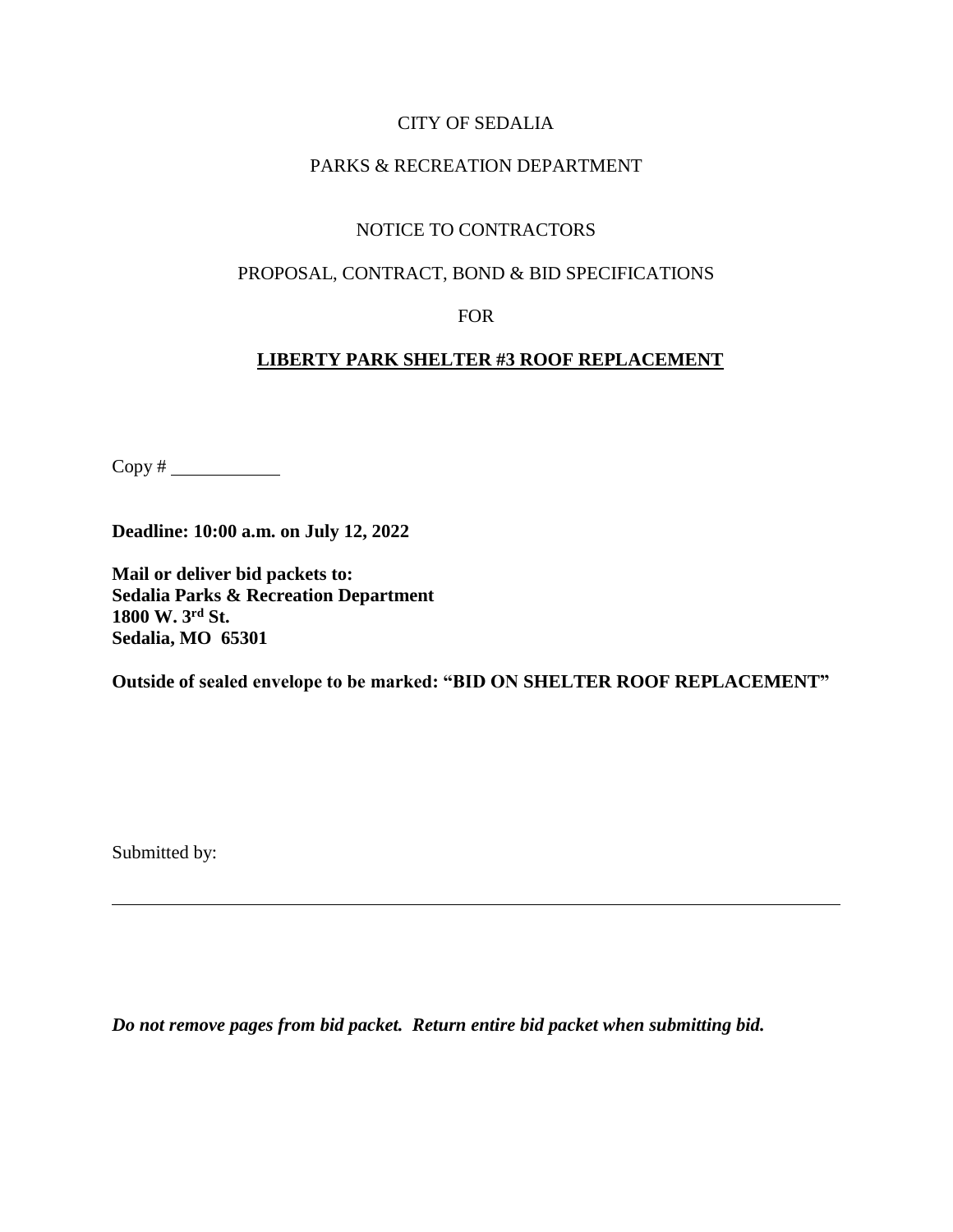# **INDEX**

| 1.     | <b>Title Sheet</b>                                             |                                       |  |
|--------|----------------------------------------------------------------|---------------------------------------|--|
| 2.     | <b>Index</b>                                                   |                                       |  |
| 3.     | <b>Notice to Bidders</b>                                       |                                       |  |
| 4 - 6. | <b>Instructions to Biddersp</b>                                |                                       |  |
| 7.     | <b>General Notes</b>                                           |                                       |  |
| 8.     | <b>Project Specifications</b>                                  |                                       |  |
| 9.     | Documents to be Submitted for Bid                              |                                       |  |
|        | 10.                                                            | <b>Proposal</b>                       |  |
|        | 11.                                                            | <b>Anti-Collusion Statement</b>       |  |
| 12.    | Documents to be Executed and Submitted After Award of Contract |                                       |  |
|        | 13.                                                            | <b>Project Exemption Certificate</b>  |  |
|        | 14.                                                            | <b>Maintenance Guarantee</b>          |  |
|        |                                                                | $15-17.$ Contract Agreement           |  |
|        |                                                                | 18 – 19. Work Authorization Affidavit |  |
|        |                                                                |                                       |  |

**20 -30. General Conditions**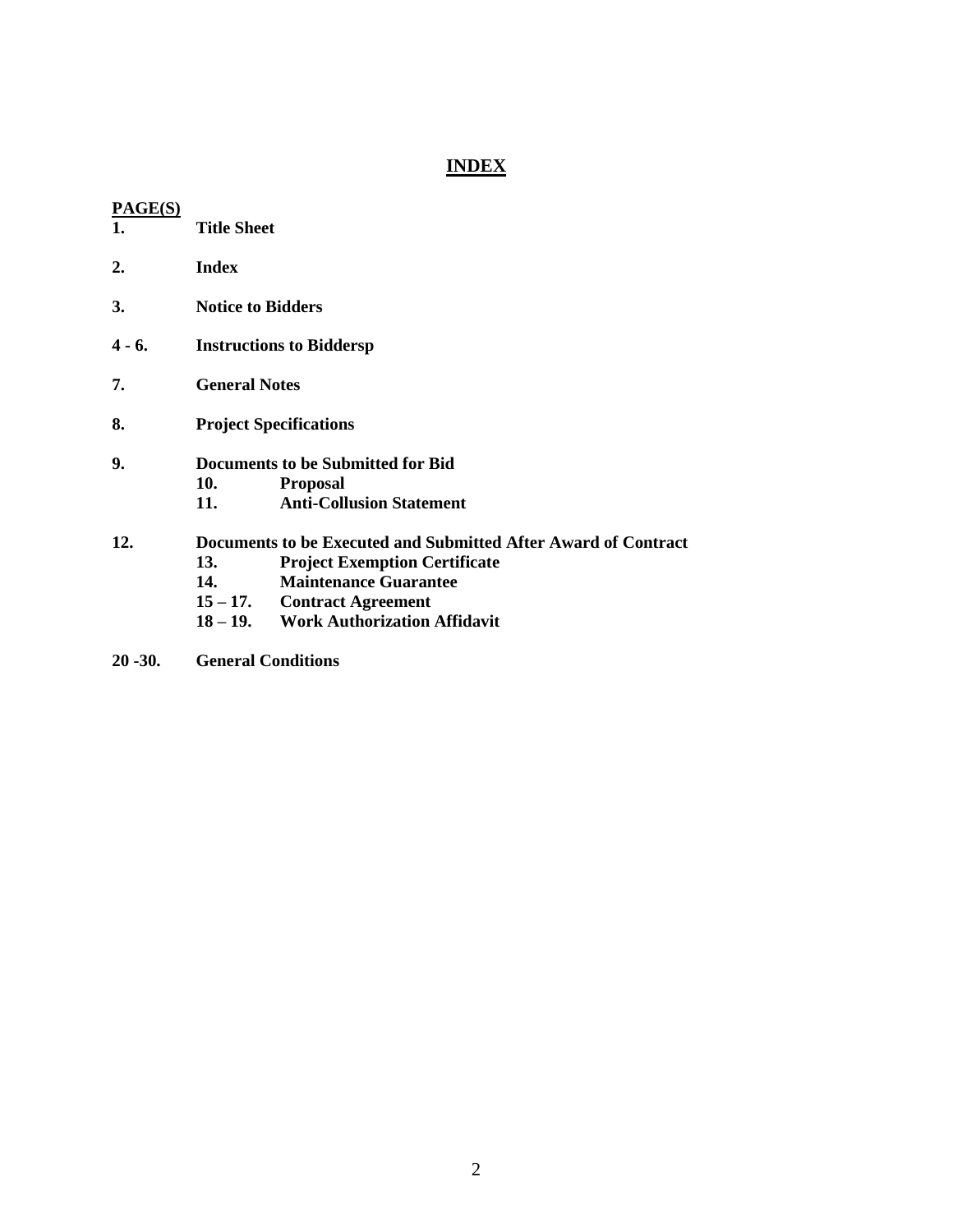#### **NOTICE TO BIDDERS:**

The City of Sedalia Parks & Recreation Department will accept sealed bids for the **"LIBERTY PARK SHELTER #3 ROOF REPLACEMENT"** project until 10:00 a.m. on Tuesday, July 12, 2022 at the Parks & Recreation Office, 1800 W.  $3<sup>rd</sup>$  St., Sedalia, MO 65301.

Bids will be publicly opened at the Parks Office at or shortly after 10:00 a.m. on Tuesday, July 12, 2022.

Information and bid forms may be obtained at the Parks & Recreation office or by calling (660) 826-4930. All bidders are required to submit their proposal on the printed forms contained in the Contract Documents. Proposals shall be submitted in a sealed envelope and marked **"BID ON SHELTER ROOF REPLACEMENT**."

Bidders are informed that the project is subject to the requirements of Section 292.675, RSMo, which requires all contractors or subcontractors doing work on the project to provide, and require its on-site employees to complete, a ten (10) hour course in construction safety and health approved by the Occupational Safety and Health Administration (OSHA) or a similar program approved by the Missouri Department of Labor and Industrial Relations which is at least as stringent as an approved OSHA program. The training must be completed within sixty (60) days of the date work on the project commences. On-site employees found on the worksite without documentation of the required training shall have twenty (20) days to produce such documentation. The City reserves the right to reject any or all bids and waive any irregularities in the bids. No bidder may withdraw his or her bid for a period of sixty (60) days after date of bid opening.

The City of Sedalia Parks & Recreation Department hereby notifies all bidders that it will affirmatively ensure that in any contract entered into pursuant to this advertisement, disadvantaged business enterprises will be afforded full opportunity to submit bids in response to this invitation and will not be discriminated against on the grounds of race, color, or national origin in consideration for an award.

-Sedalia Parks & Recreation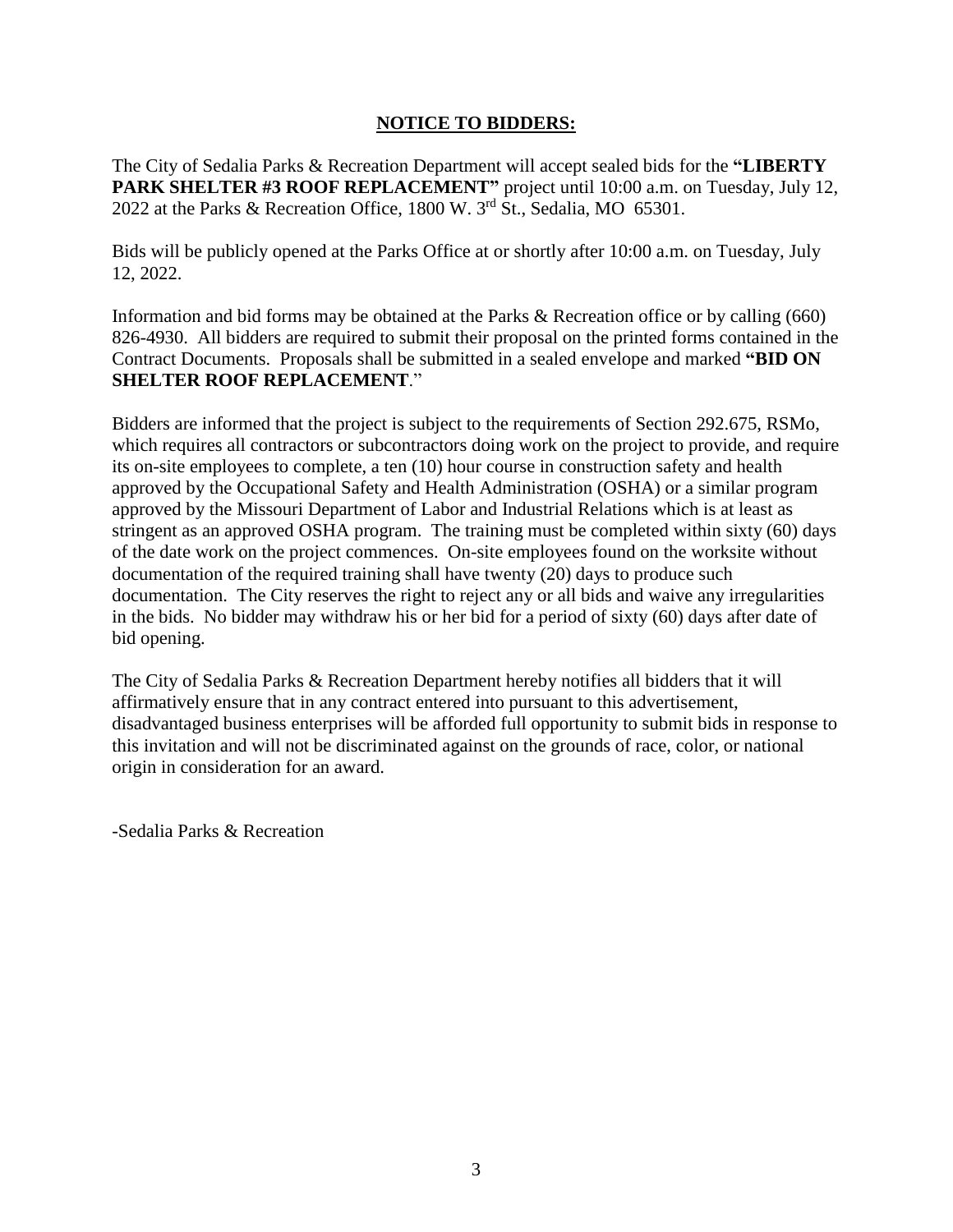## **INSTRUCTIONS TO BIDDERS**

## **1. PROJECT**

It is absolutely imperative that the Contractor completely understands the scope of the project. No allowances will be made for failure to recognize the hidden conditions that may impact the completion, cost, or redesign of the proposal.

# **2. PROPOSALS**

Sealed bids for **"LIBERTY PARK SHELTER #3 ROOF REPLACEMENT"** will be received at the City of Sedalia Parks & Recreation Office, Sedalia, Missouri, until 10:00 A.M., Tuesday, July 12, 2022, and will be publicly opened and read aloud at the City of Sedalia Parks & Recreation Office shortly thereafter. These bids are to be submitted in a sealed envelope marked on the outside **"BID ON SHELTER ROOF REPLACEMENT."**

# **3. DESCRIPTION OF WORK**

Removal of asphalt shingles and replace with metal roofing on Shelter #3 at Liberty Park approximately 2080 sq. ft. also will need a sq. ft. price for osb replacement for damaged areas.

## **4. PLANS AND SPECIFICATION**

Contract documents are on file at the City of Sedalia Parks & Recreation Office, 1800 W. 3rd Street, Sedalia, Missouri. **Each bidder is encouraged to read the entire bid package.**

## **5. REJECTION OF BIDS**

The City of Sedalia Parks & Recreation Department reserves the right to reject any or all bids and waive defects in bids. No bid may be withdrawn for a period of sixty (60) days after the time set for opening of bids.

## **6. QUALIFICATION OF BIDDERS**

Before the City of Sedalia Parks & Recreation Department enters into a contract based on any bid presented, the bidder must satisfy the Director of Parks of Recreation as to his/her competence to construct such work.

#### **7. COMPLIANCE WITH THE CONSTRUCTION SAFETY TRAINING ACT**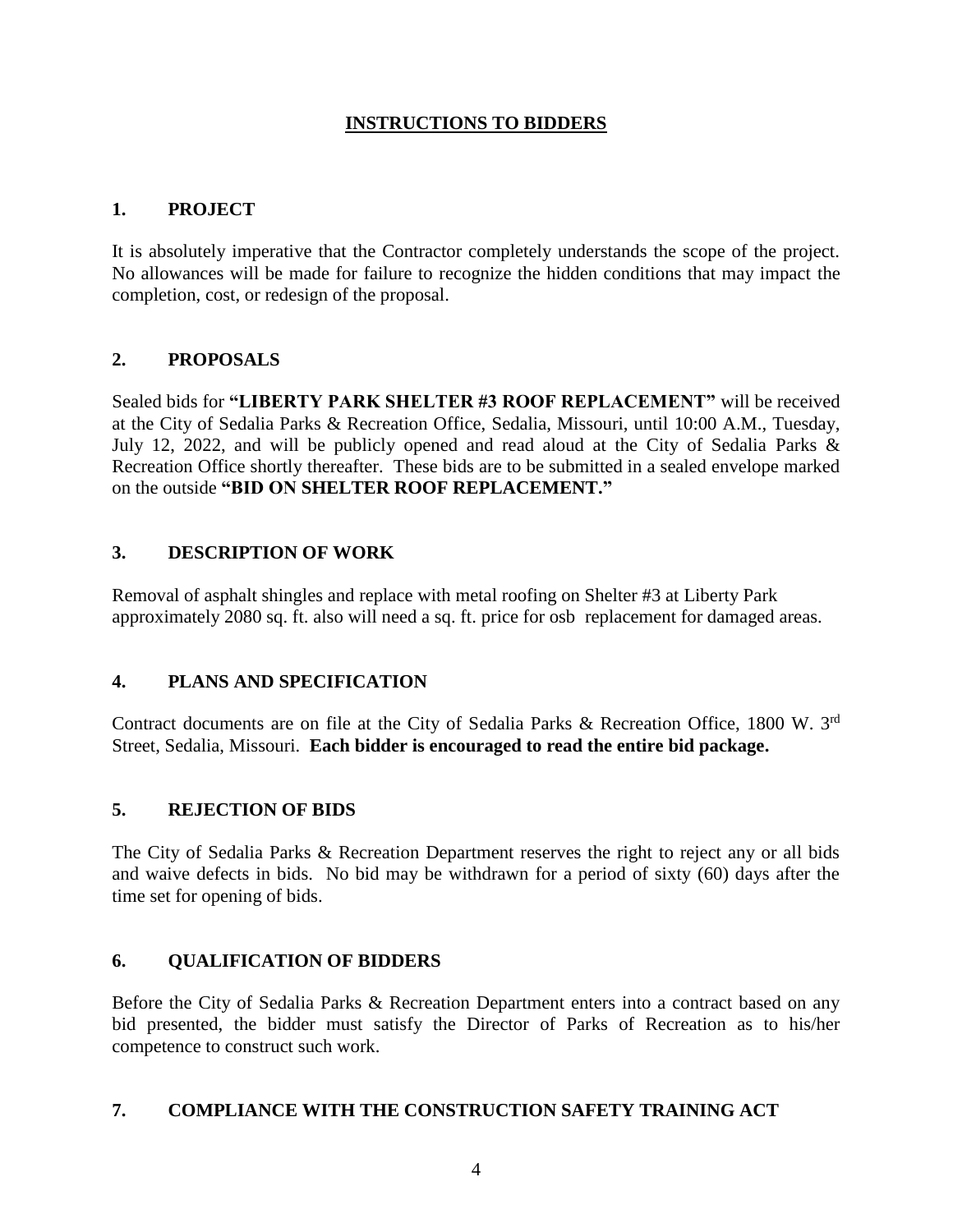The Contractor shall perform all necessary duties to ensure compliance with Section 292.675 RSMo, known as the Construction Safety Training Act, including the Occupational Safety and Health Administration (OSHA) 10-hour training required for all on-site employees of the Contractor and any of his subcontractors.

# **8. CITY OF SEDALIA CONTRACTORS LICENSE**

The successful bidder will be required to obtain a City of Sedalia Contractors License from the City of Sedalia finance office.

# **9. PAYMENT**

The City of Sedalia Parks and Recreation Department will pay the Contractor after satisfactory completion of the work. Payment will not be made for materials on the work site. The City of Sedalia Parks and Recreation Department reserves the right to add or delete to the amount of work necessary and depending on the bid prices and budget availability.

# **10. BOUND COPY OF CONTRACT DOCUMENTS**

None of the instructions to bidders, bonds, proposal, contract or specifications shall be detached from the bid packet before filing the bid with the City of Sedalia Parks & Recreation Department.

# **11. TIME OF COMPLETION**

The bid will be awarded on July 15. The repairs must be completed by October 1, 2022.

## **12. SALES TAX EXEMPTION**

Missouri State Sales Tax Law, Section 14.062, paragraph 2, states in part, "When any exempt entity contracts for the purpose of constructing, repairing or remodeling facilities, and purchases of tangible personal property and materials to be incorporated into or consumed in the construction of the project are to be made on a tax-exempt basis". THE CONTRACTOR SHALL INCLUDE THE PROVISIONS OF THIS EXEMPTION STATUS IN THEIR BID.

The City of Sedalia Parks & Recreation Department will furnish to the Contractor an exemption certificate authorizing such purchases for the construction, repair or remodeling project after the bid has been awarded. The Contractor shall furnish the exemption certificate to all subcontractors and any contractor purchasing materials shall present such certificate to all material suppliers as authorization to purchase, on behalf to the City, all tangible personal property and materials to be incorporated into or consumed in the construction of that project and no other on a tax-exempt basis. Such suppliers shall execute to the purchasing contractor invoices bearing the name of the exempt entity and the project identification number. The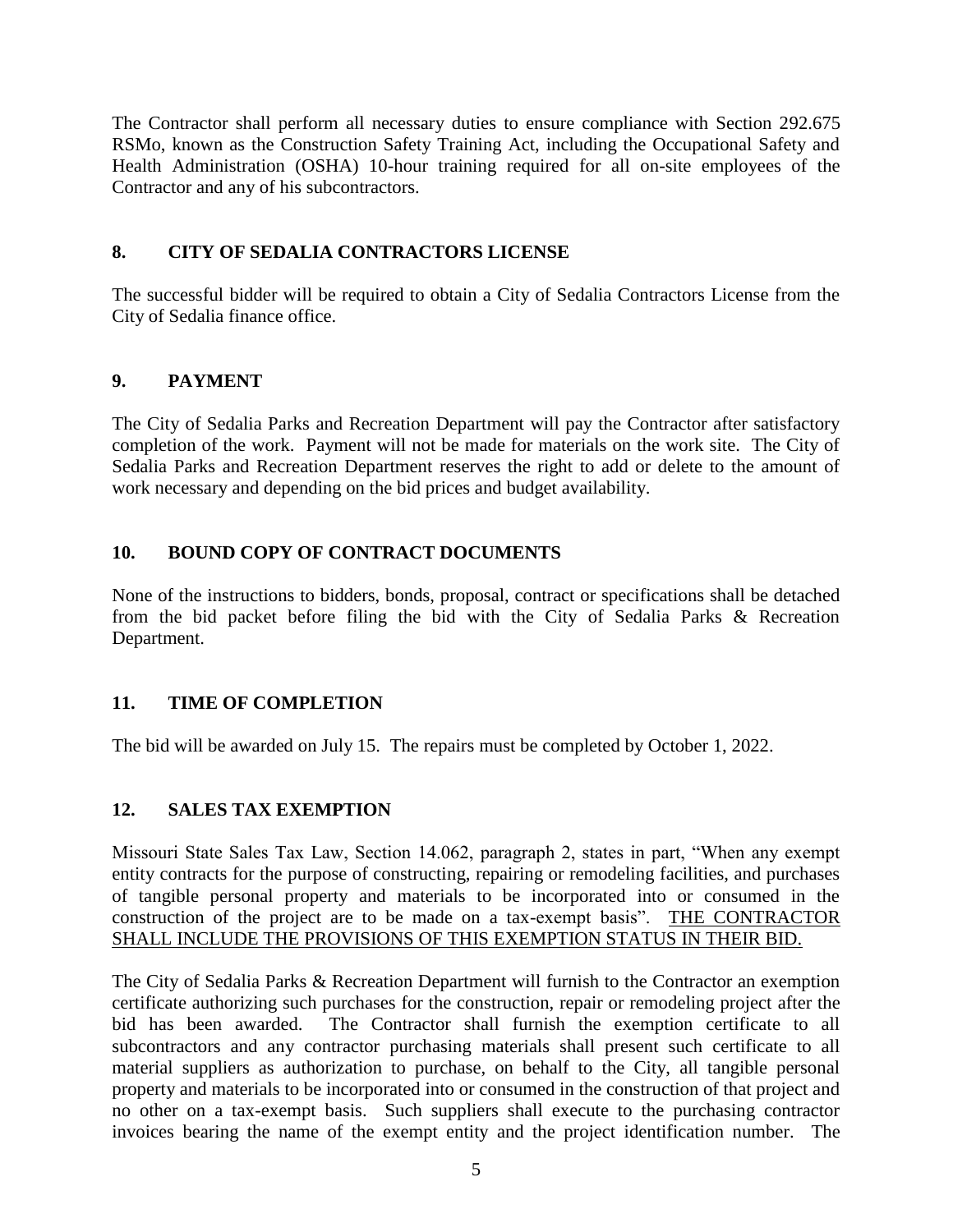project exemption certificate does not allow the purchase of any construction machinery, equipment or tools used in construction, repairing or remodeling facilities for the City. All invoices for all personal property and materials purchased under a project exemption certificate shall be retained by the purchasing contractor for a period of five years and shall be subject to audit by the director of revenue.

Any excess resalable tangible personal property or materials which were purchased for the project by a contractor under a project exemption certificate but which were not incorporated into or consumed in the construction of the project shall either be returned to the supplier for credit or the appropriate sales or use tax on such excess property or materials shall be reported on a return and paid by such contractor not later than the due date of the contractor Missouri sales or use tax return following the month in which it was determined that the materials were not to be used in the project.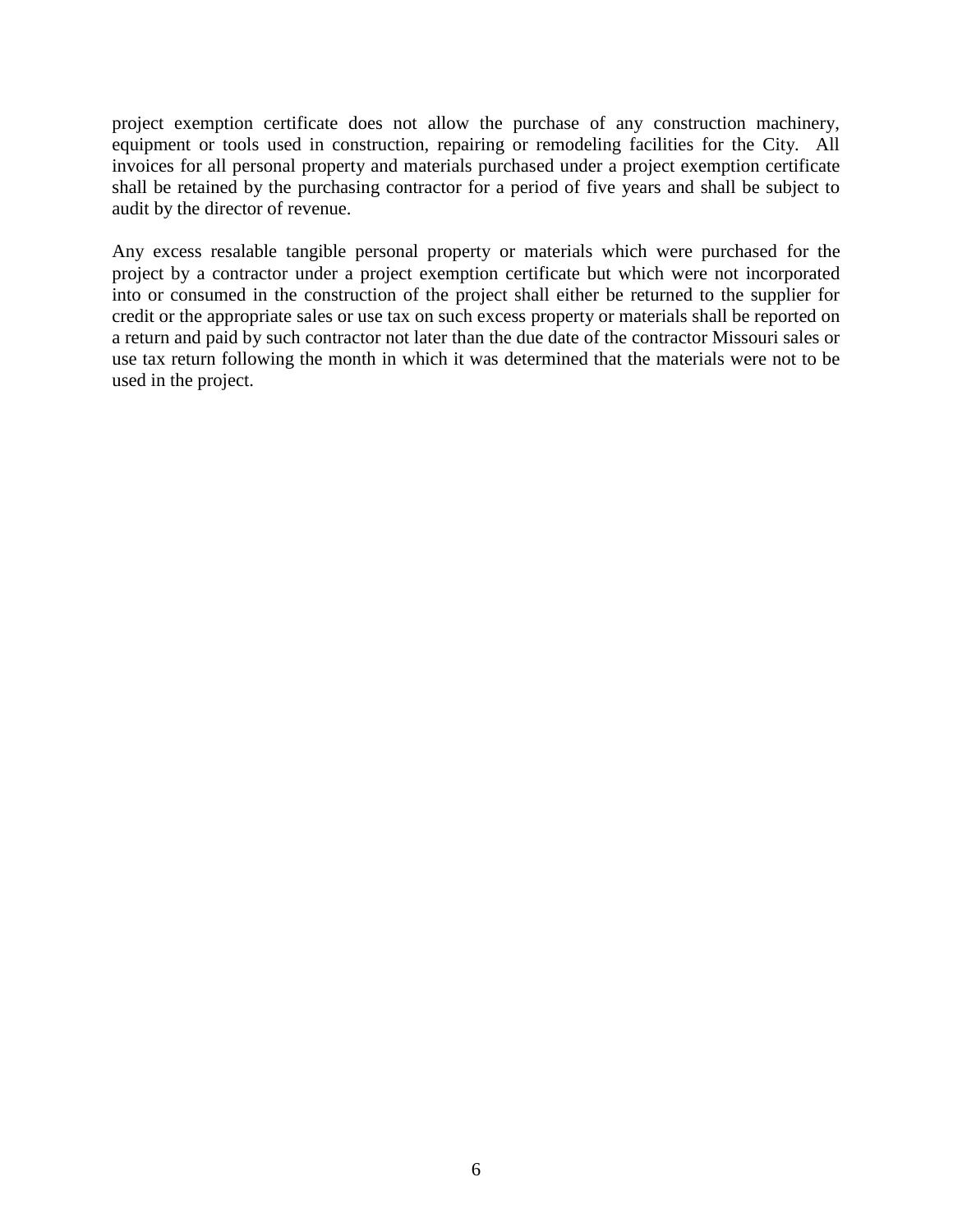## **GENERAL NOTES**

- 1. The intent of the Bid Documents is to include all items necessary for the proper execution and completion of the work. The Bid Documents are complementary, and what is required by one shall be binding as if required by all. Work not covered in the Bid Documents will not be required unless consistent therewith and is reasonable inferred there from as being necessary to produce the intended results.
- 2. Should a Bidder find any discrepancies in, or omissions from, any of the documents, or be in doubt as to their meaning, they shall advise Sedalia Parks & Recreation Department, who will then evaluate the issue and subsequently issue the necessary clarifications to all prospective bidders by means of an addenda.
- 3. Each Contractor shall carefully coordinate his work with the work of other trades to ensure the efficient progress of the overall project. Time is of the essence in the execution of work; therefore, sufficient men, material and equipment must be provided by the Contractor to meet the job schedule.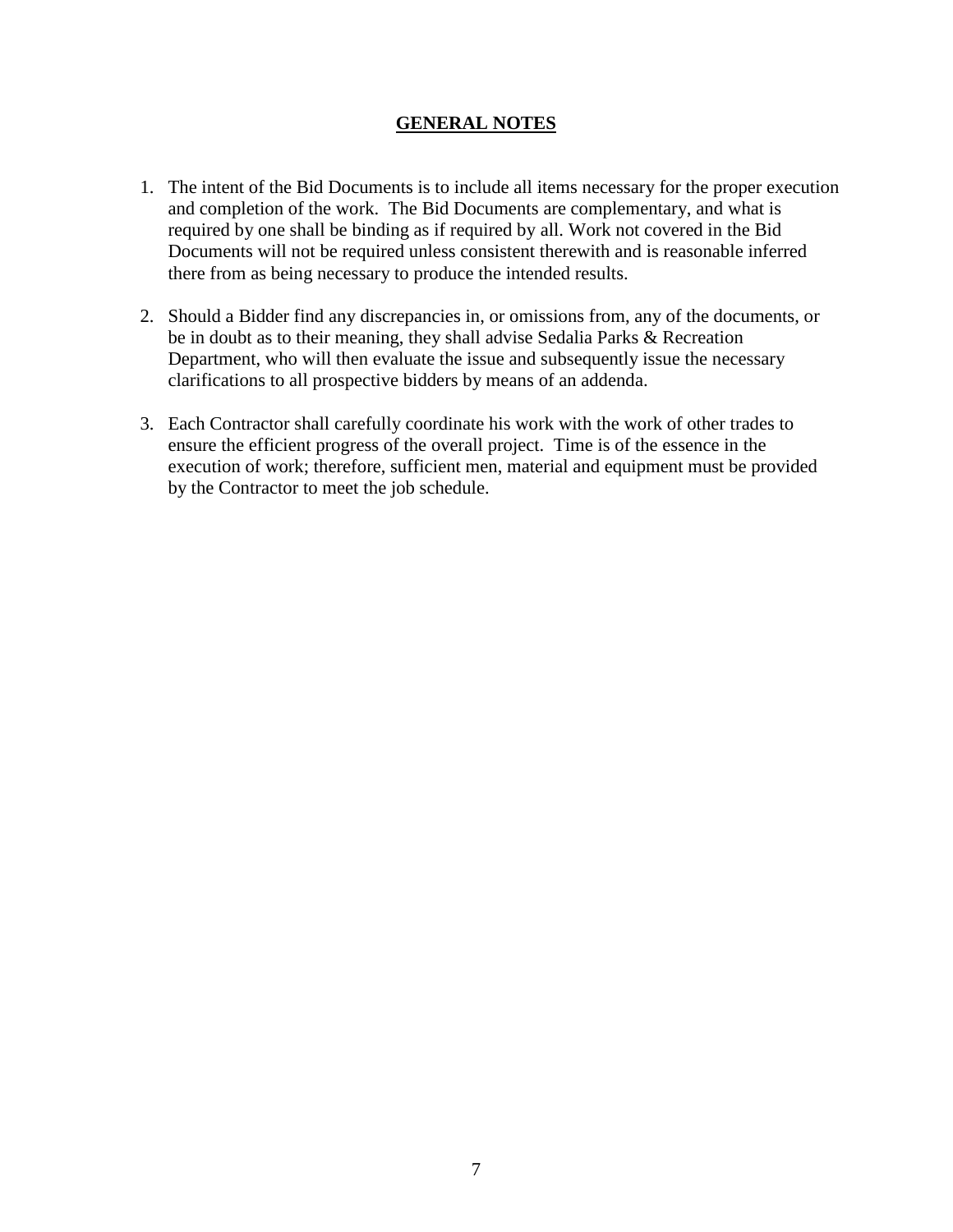# **SPECIFICATIONS**

- 1. Remove existing asphalt roof down to deck.
- 2. Replace rotten or bad deck at a sq. ft. price.
- 3. Install bubble foil insulation underlayment.
- 4. Install 29 gauge metal panels to match existing restroom color.
- 5. Install new drip edges and wrap 200 LF of fascia to match roof.
- 6. Clean up all related debris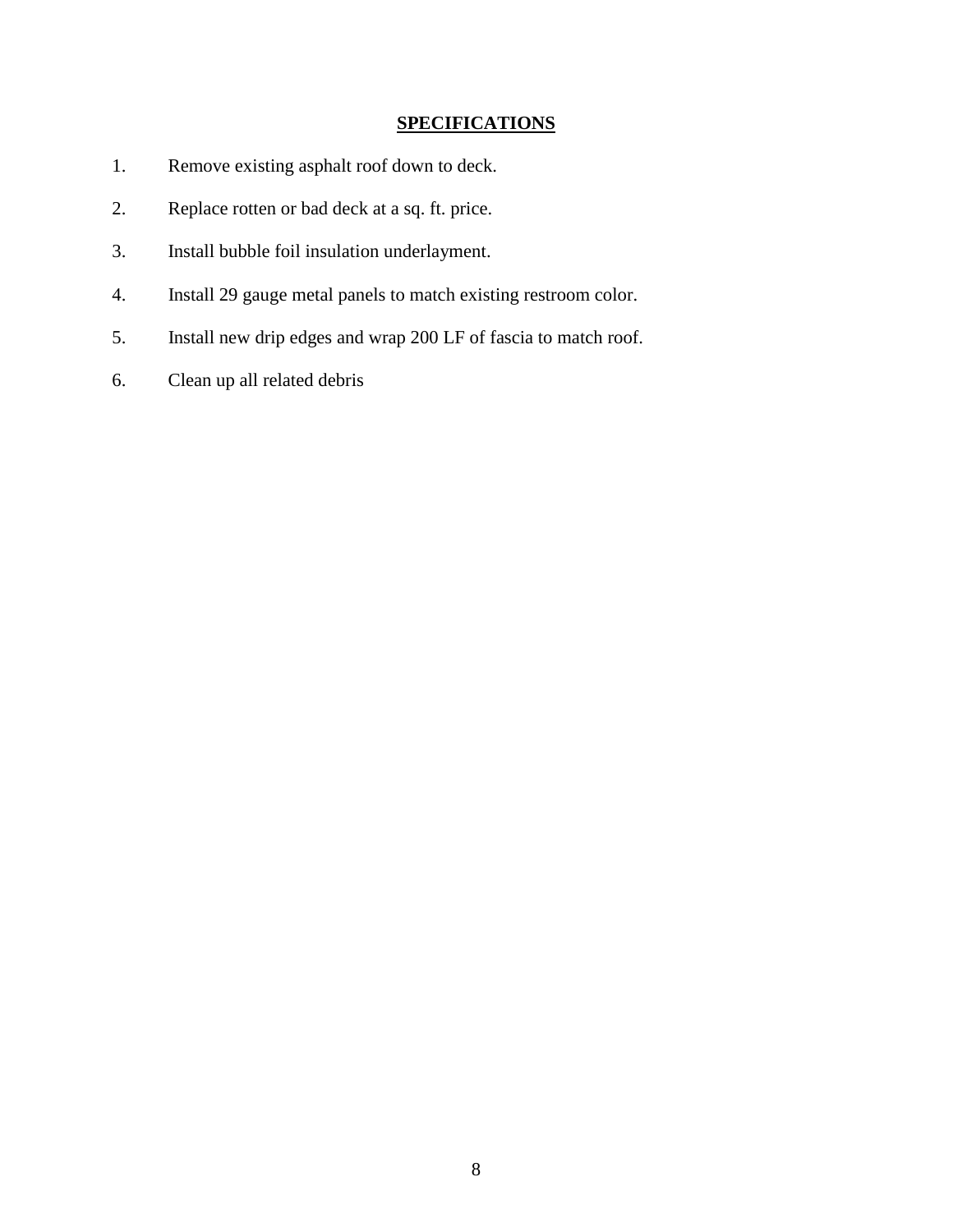# **DOCUMENTS TO BE SUBMITTED FOR BID**

# **PAGE**

- **10. PROPOSAL**
- **11. ANTI-COLLUSION STATEMENT**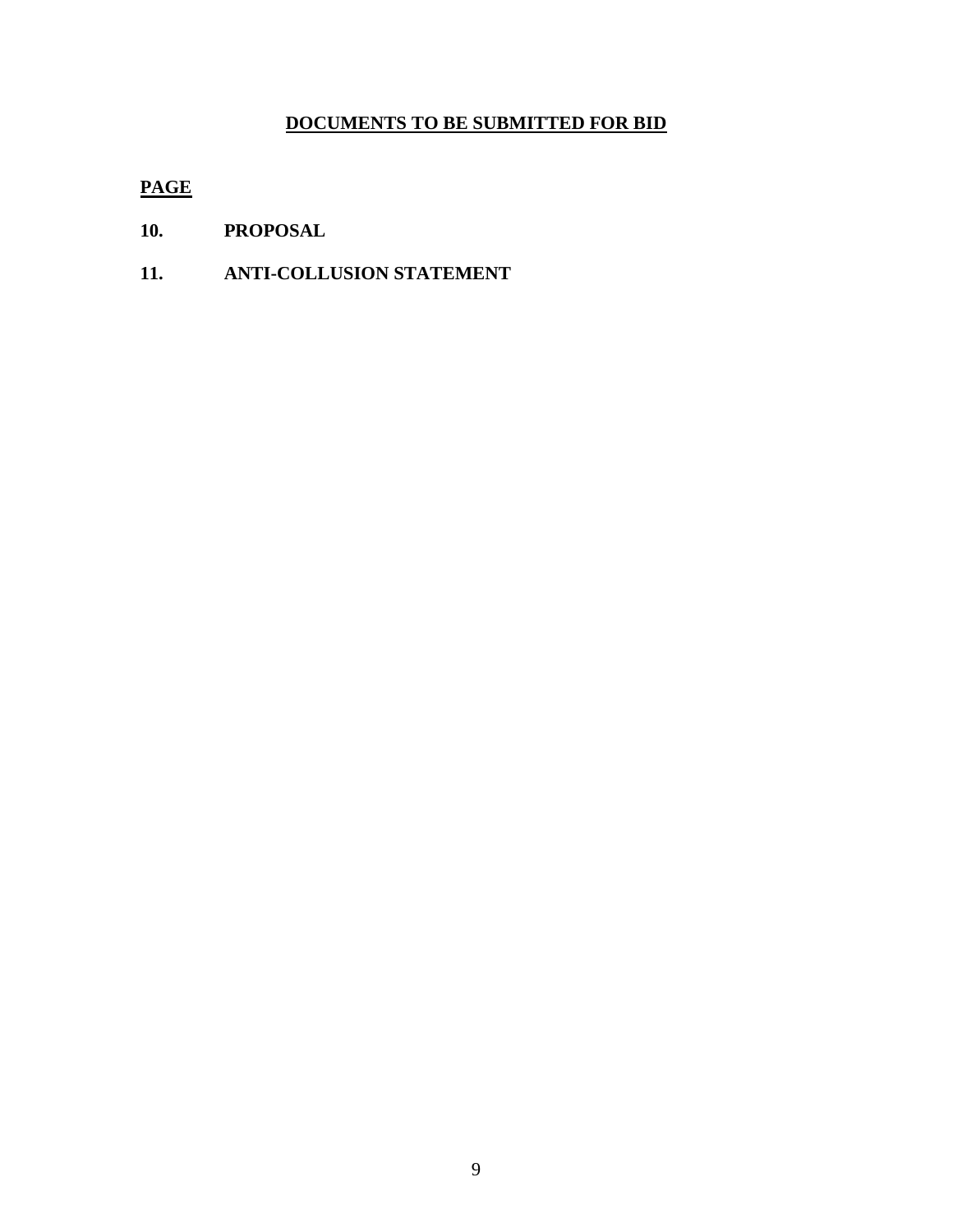## **PROPOSAL**

#### **To the City of Sedalia, Missouri Parks & Recreation Department:**

Pursuant to and in compliance with the Notice to Contractors and having examined the plans and specifications with related documents and the site(s) of the proposed work, the undersigned bidder proposes and agrees, if this proposal is accepted, to furnish all labor, materials, tools, supplies, equipment, and supervision and to do all other work necessary for the **LIBERTY PARK SHELTER #3 ROOF REPLACEMENT,** as noted in these contract documents for the following price(s):

Note: all costs to locate equipment to site, remove equipment from site, fuel, and labor are to be included and incorporated into the rate.

TOTAL AMOUNT OF BID: \$

Bidder acknowledges receipt of the following addenda, which has been considered in the preparation of this bid:

| Addendum No. | Dated: |
|--------------|--------|
| Addendum No. | Dated: |

## **BID SUBMITTED BY:**

| PHONE: |  |  |
|--------|--|--|
| EMAIL: |  |  |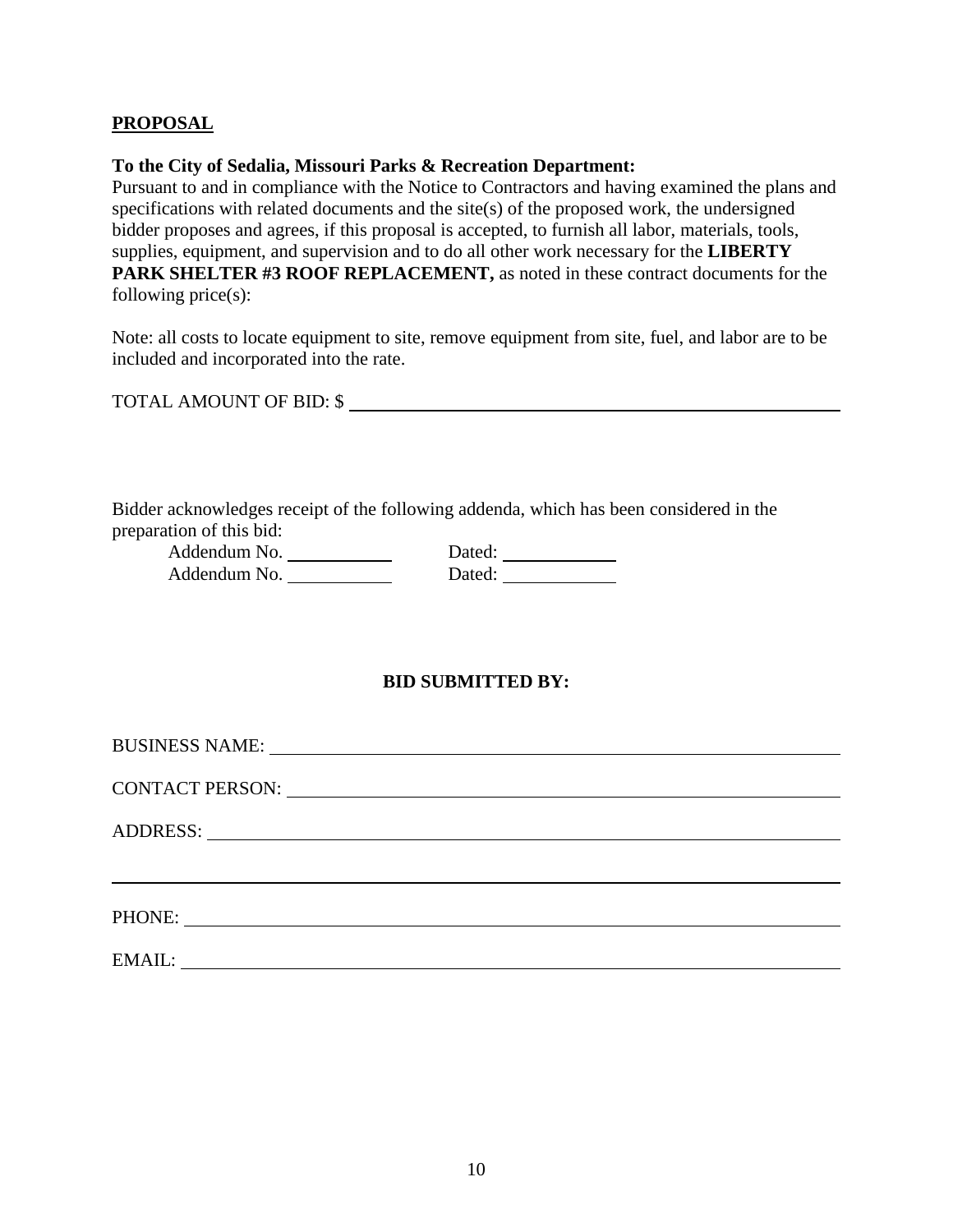#### **ANTI-COLLUSION STATEMENT**

### **STATE OF MISSOURI CITY OF SEDALIA**

**being first duly sworn, deposes and says that he is** Title of Person Signing of

Name of Bidder

that all statements made and facts set out in the proposal for the above project are true and correct; and the bidder (The person, firm, association, or corporation making said bid) has not, either directly or indirectly, entered into any agreement, participated in any collusion, or otherwise taken any action in restraint of free competitive bidding in connection with said bid or any contract which may result from its acceptance.

Affiant further certifies the bidder is not financially interested in, or financially affiliated with, any other bidder for the above project.

|                                                                              | <b>Notary Public</b> |  |  |
|------------------------------------------------------------------------------|----------------------|--|--|
| SWORN to before me this $\_\_\_\_\_\_\$ day of $\_\_\_\_\_\_\_\_\_\_\_$ . 20 |                      |  |  |
|                                                                              |                      |  |  |
|                                                                              |                      |  |  |
| <b>BY</b>                                                                    |                      |  |  |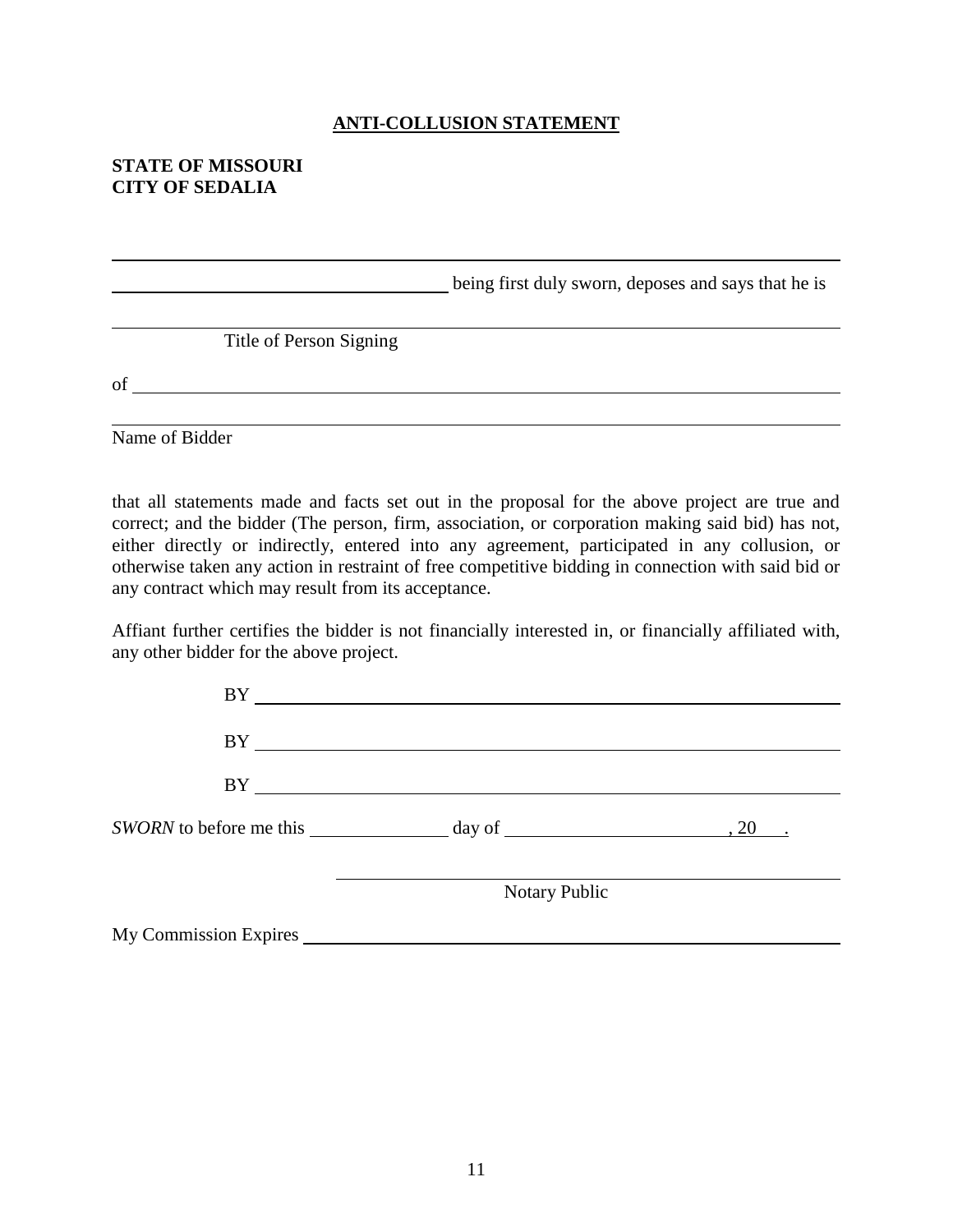## **DOCUMENTS TO BE EXECUTED AND SUBMITTED AFTER AWARD OF CONTRACT**

 **PAGE**

- **13. PROJECT EXEMPTION CERTIFICATE**
- **14. MAINTENANCE GUARANTEE**
- **15 – 17. CONTRACT AGREEMENT**
- **18 – 19. WORK AUTHORIZATION AFFIDAVIT**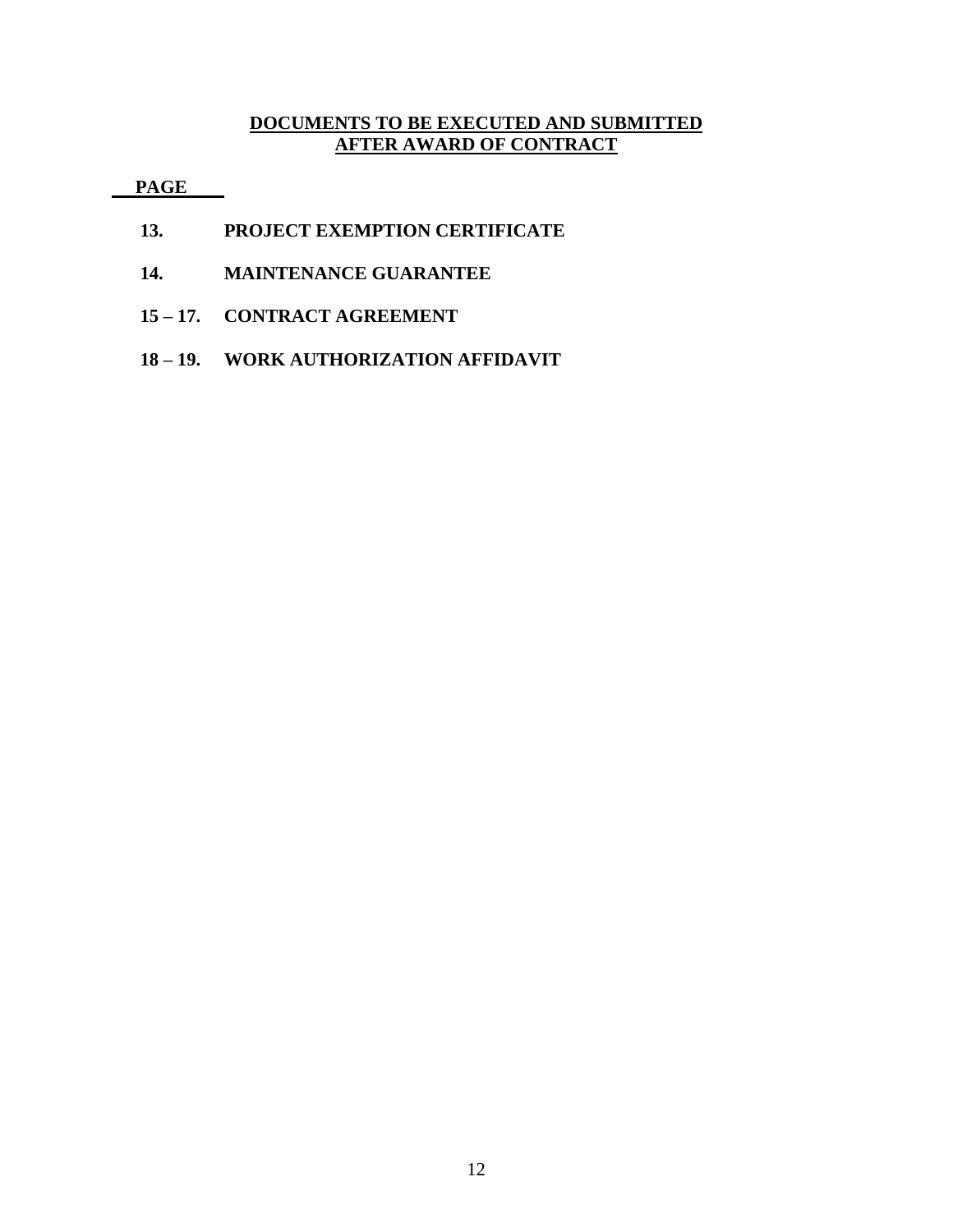## **PROJECT EXEMPTION CERTIFICATE FOR EXEMPT ENTITY CONSTRUCTION**

NAME OF EXEMPT ENTITY: CITY OF SEDALIA, MISSOURI (PARKS & RECREATION DEPARTMENT) ADDRESS: 200 S. OSAGE AVE CITY: SEDALIA STATE: MISSOURI ZIP: 65301

TAX IDENTIFICATION NUMBER: 12493333

PROJECT IDENTIFICATION NUMBER: 2022-6 PROJECT LOCATION AND A BRIEF DESCRIPTION: Plaster areas needing repair on the Liberty Park bridge.

CONTRACT DATE: day of **,** 20 ESTIMATED PROJECT COMPLETION DATE:

CERTIFICATE EXPIRATION DATE:

Contractors are required to provide a copy of the project exemption certificate with the exempt entity's exemption letter.

This project exemption certificate does not allow contractors to purchase machinery, equipment or tools, used in fulfilling this contract, tax exempt.

Suppliers accepting this project exemption certificate are required to render to the contractor invoices bearing the name of the exempt entity and the project identification number.

An exempt entity that fails to revise the expiration date on this certificate as necessary to complete any work required by the contract will be liable for any sales tax determined due as a result of an audit of the Contractor.

SIGNATURE OF AUTHORIZED AGENT:

Amy Epple, Director of Parks & Recreation

SEAL

ATTEST:

City Clerk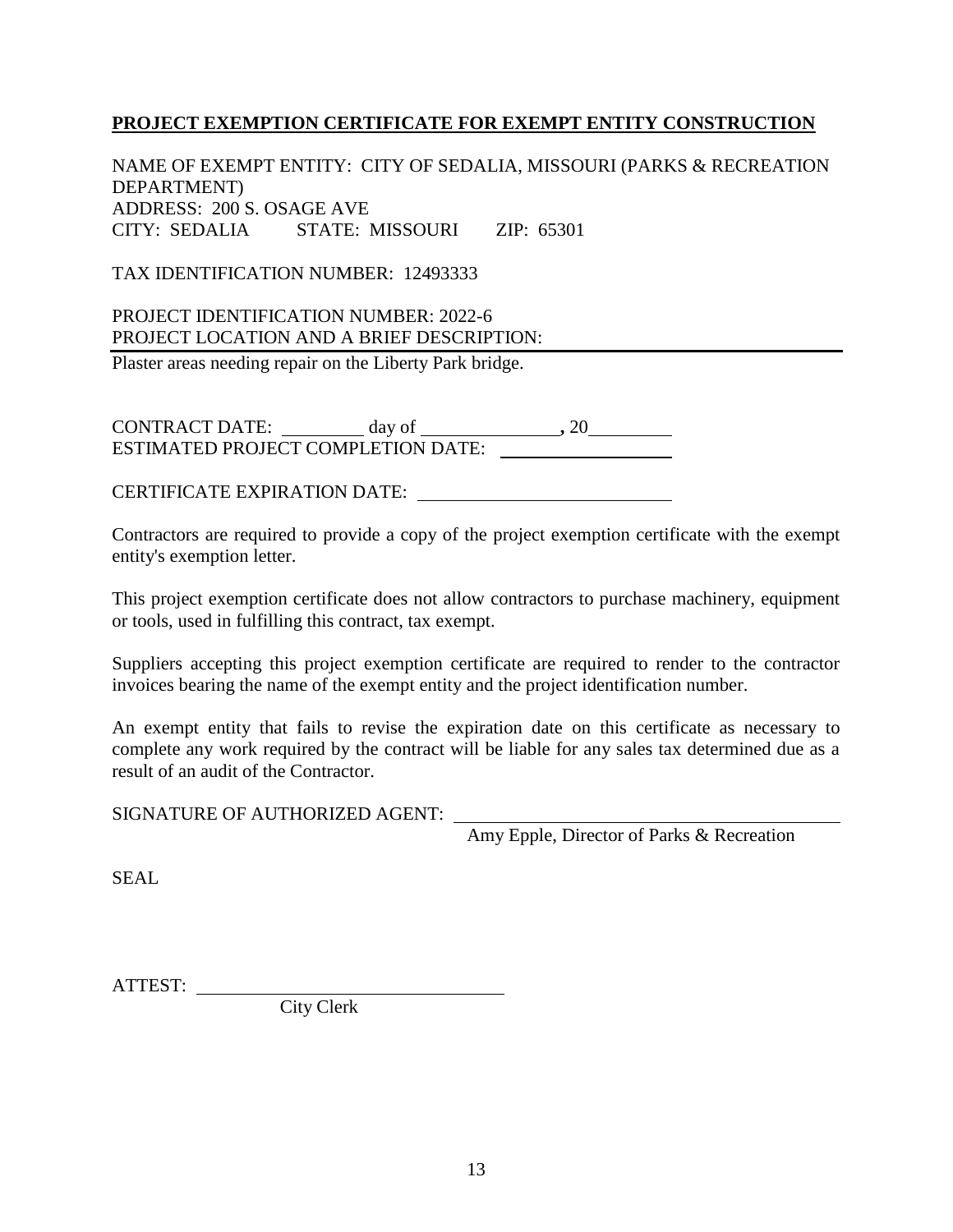## **MAINTENANCE GUARANTEE**

#### THE STATE OF MISSOURI COUNTY OF PETTIS

THIS CONTRACT, made and entered into this day of **,** 20 by and between , party of the first part, hereinafter called the **Contractor** and the City of Sedalia, Missouri Parks & Recreation Department, party of the second part, hereinafter called the **City**.

WHEREAS, the above **Contractor** has entered into a contract for the **LIBERTY PARK SHELTER #3 ROOF REPLACEMENT** project, as described in the Contract Documents, Specifications and Plans:

NOW THEREFORE, the said **Contractor** does hereby agree and bind himself, his heirs, executors and assigns to furnish all material, labor, equipment and do all work necessary to perform the work mentioned above, in accordance with the Contract Documents, Specifications and Plans, a copy of which is hereto attached and made a part hereof, and to maintain the same in a state of perfect repair for the period of **one year** from and after its completion and the final acceptance, less allowance for normal wear and tear, without further compensation than that provided for in the Contract for the first cost of said work.

IN TESTIMONY WHEREOF, the said parties to this contract have hereunto set their hand and seal on this  $\_\_\_\_\_$  day of  $\_\_\_\_\_$ , 20  $\_\_\_\$ .

 $\frac{1}{\sqrt{1-\frac{1}{2}}\sqrt{1-\frac{1}{2}}\sqrt{1-\frac{1}{2}}\sqrt{1-\frac{1}{2}}\sqrt{1-\frac{1}{2}}}{\sqrt{1-\frac{1}{2}}\sqrt{1-\frac{1}{2}}\sqrt{1-\frac{1}{2}}\sqrt{1-\frac{1}{2}}\sqrt{1-\frac{1}{2}}\sqrt{1-\frac{1}{2}}\sqrt{1-\frac{1}{2}}\sqrt{1-\frac{1}{2}}\sqrt{1-\frac{1}{2}}\sqrt{1-\frac{1}{2}}\sqrt{1-\frac{1}{2}}\sqrt{1-\frac{1}{2}}\sqrt{1-\frac{1}{2}}\sqrt{1-\frac{1}{2}}\sqrt{1-\$ 

 $By$ :

City of Sedalia, Missouri

 $\mathbf{B} \mathbf{v}$ :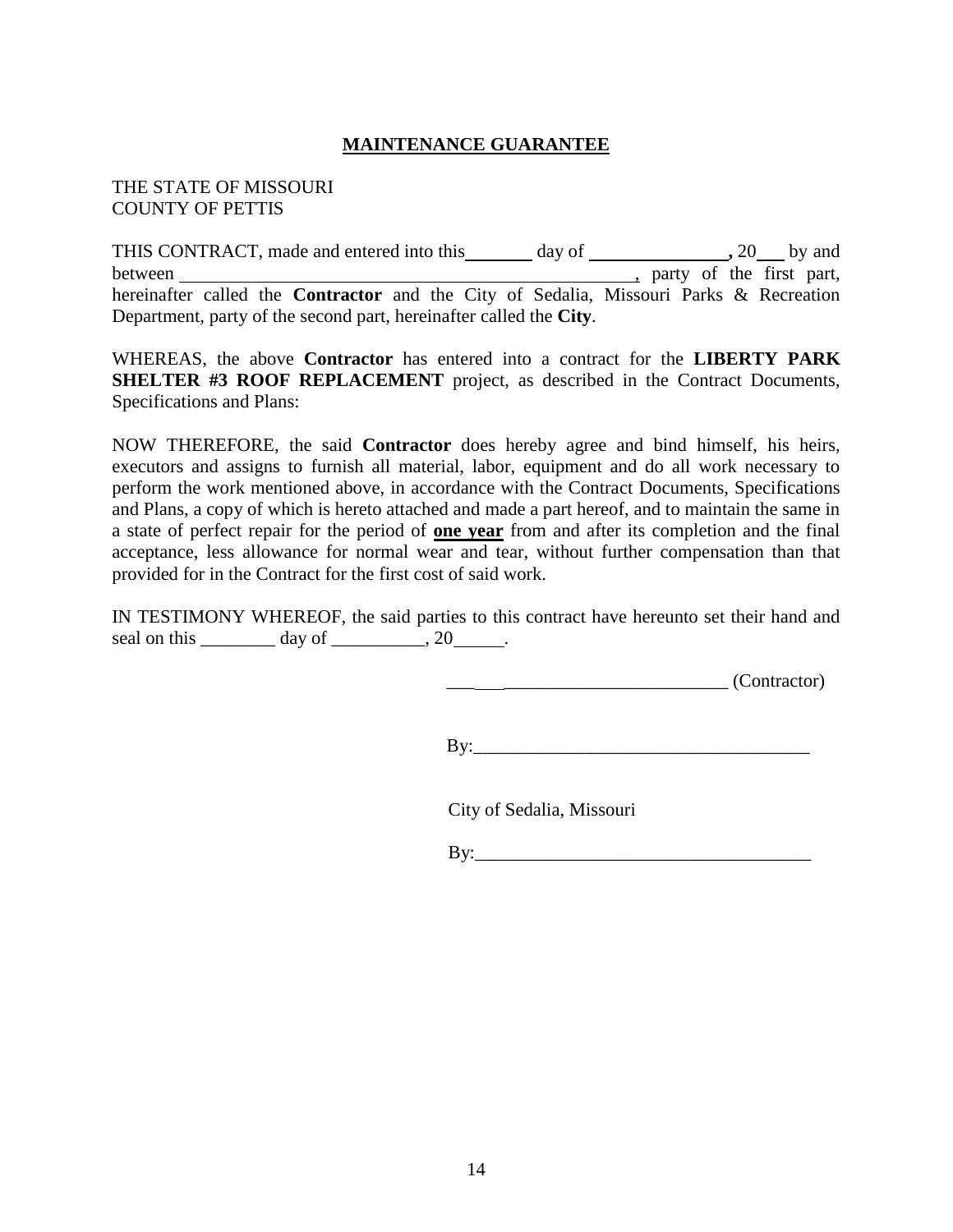## **CONTRACT AGREEMENT**

#### STATE OF MISSOURI COUNTY OF PETTIS

THIS AGREEMENT AND INDENTURE MADE AND ENTERED INTO THIS, the day of \_\_\_\_\_\_\_\_\_\_\_\_\_\_, 20\_\_\_\_ by and between the CITY OF SEDALIA, MISSOURI., Party of the first part, termed in this agreement and the Contract Documents as the "CITY", and

 Party of the second part, termed in this agreement and the Contract Documents as the "CONTRACTOR".

#### WITNESSETH:

 THAT, WHEREAS, the City has heretofore caused to be prepared certain contract documents for furnishing material, personnel and performing work therein fully described, and the Contractor did, on this, the <u>same day of second</u> and solution of the City a copy of said contract documents together with his offer and proposal to furnish said material and perform said work at the terms therein fully stated and set forth; and,

 WHEREAS, the said contract documents accurately and fully described the terms and conditions upon which the contractor is willing to furnish the materials, personnel and perform the work called for by the said contract documents and in the manner and time of furnishing and performing same,

#### IT IS, THEREFORE, AGREED:

1. That a copy of said contract documents filed as aforesaid be attached hereto and that the same do in all particulars become the agreement and contract between the parties hereto in all matters and things set forth therein and described; and further, that both parties hereby accept and agree to the terms and conditions of said contract documents so filed for the **LIBERTY PARK SHELTER #3 ROOF REPLACEMENT** project,

2. The Contract Documents hereto annexed are made a part of this agreement and contract as fully and absolutely as if herein set out.

3. That the wages paid under this contract shall be not less than the prevailing rate of wages as determined by the Missouri State Division of Labor Standards.

4. This contract is executed in four (4) copies.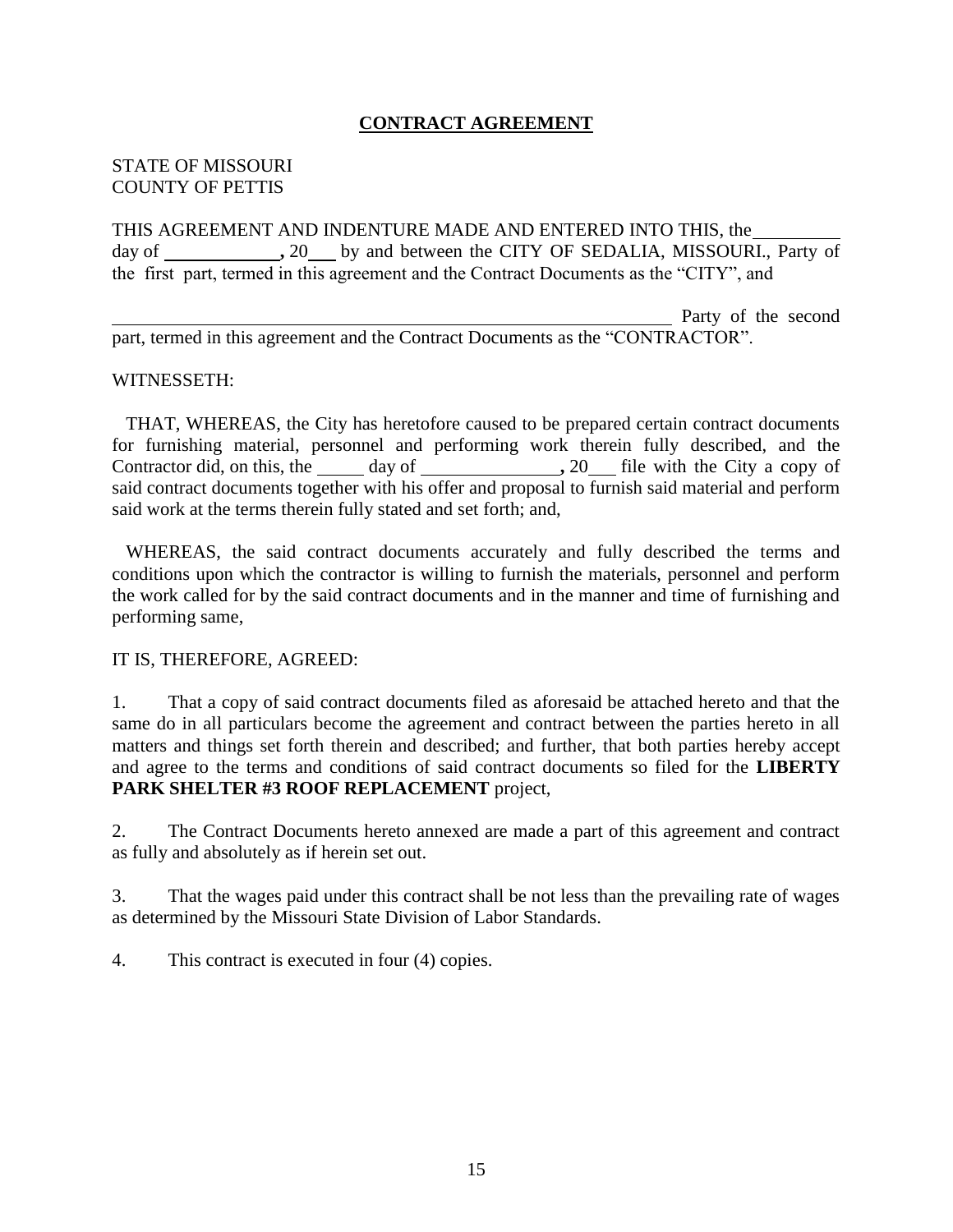IN WITNESS WHEREOF, the parties hereto have executed this contract on the day and year in this agreement first above written.

ATTEST: CITY OF SEDALIA, MISSOURI (Party of the first part) \_\_\_\_\_\_\_\_\_\_\_\_\_\_\_\_\_\_\_\_\_\_\_\_\_\_\_\_\_\_\_\_\_\_\_ BY:\_\_\_\_\_\_\_\_\_\_\_\_\_\_\_\_\_\_\_\_\_\_\_\_\_\_ City Clerk **Amy Epple**  Director of Parks & Recreation SEAL ATTEST:\_\_\_\_\_\_\_\_\_\_\_\_\_\_\_\_\_\_\_\_\_\_ SIGNATURE OF CONTRACTOR Secretary (Party of the second part) CONTRACTOR: \_\_\_\_\_\_\_\_\_\_\_\_\_\_\_\_\_\_\_ \_\_\_\_\_\_\_\_\_\_\_\_\_\_\_\_\_\_\_\_\_\_\_\_\_\_\_\_\_\_\_\_\_\_ CORPORATE SEAL) BY:\_\_\_\_\_\_\_\_\_\_\_\_\_\_\_\_\_\_\_\_\_\_\_\_\_\_\_\_\_\_\_ (Name & Title)

(If an individual or partnership) CONTRACTOR: \_\_\_\_\_\_\_\_\_\_\_\_\_\_\_\_\_\_\_\_\_\_\_\_\_\_\_\_\_\_\_\_\_\_\_

BY:\_\_\_\_\_\_\_\_\_\_\_\_\_\_\_\_\_\_\_\_\_\_\_\_\_\_\_\_\_\_\_\_

(Name & Title)

(If a corporation)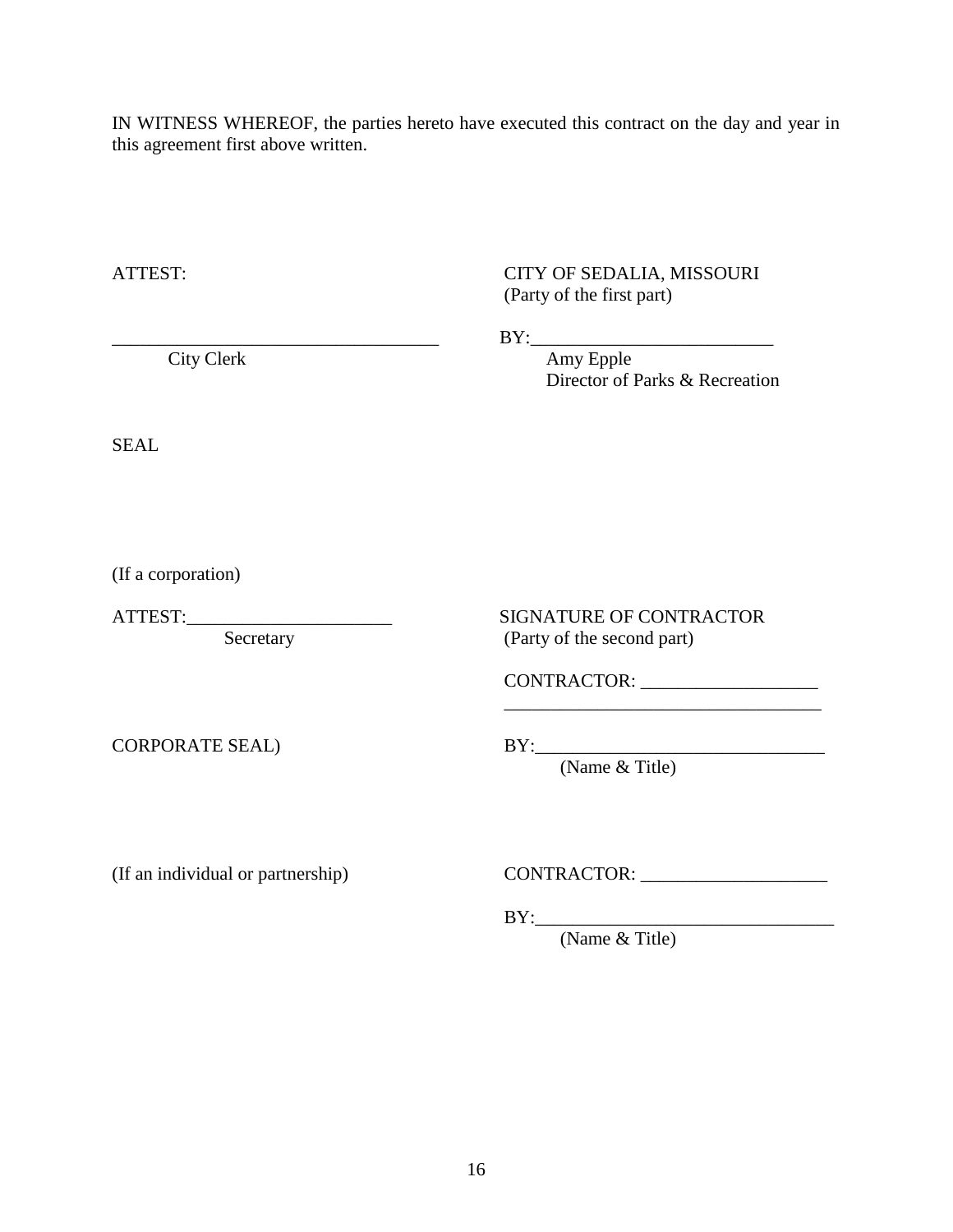| <b>STATE OF</b> |  |
|-----------------|--|
|-----------------|--|

| <b>COUNTY OF</b> |  |
|------------------|--|
|------------------|--|

On this \_\_\_\_\_ day of \_\_\_\_\_\_\_\_\_\_\_\_\_\_\_, 20\_\_\_\_ before me personally appeared \_\_\_\_\_\_\_\_\_\_\_\_\_\_\_\_\_\_\_\_\_\_\_\_\_\_\_\_\_\_\_\_\_\_\_\_\_\_\_\_\_\_\_\_\_\_\_\_\_\_\_\_\_\_\_to me known to be the person described in and who executed the foregoing instrument and acknowledged that he/she executed the same as his/her free act and deed.

In Testimony Whereof, I have hereunto set my hand and affixed my official seal at my office in \_\_\_\_\_\_\_\_\_\_\_\_\_\_\_\_\_\_\_\_\_\_\_, the day and year first above written.

Notary Public

My Commission Expires:

\_\_\_\_\_\_\_\_\_\_\_\_\_\_\_\_\_\_\_\_\_\_\_\_\_\_\_\_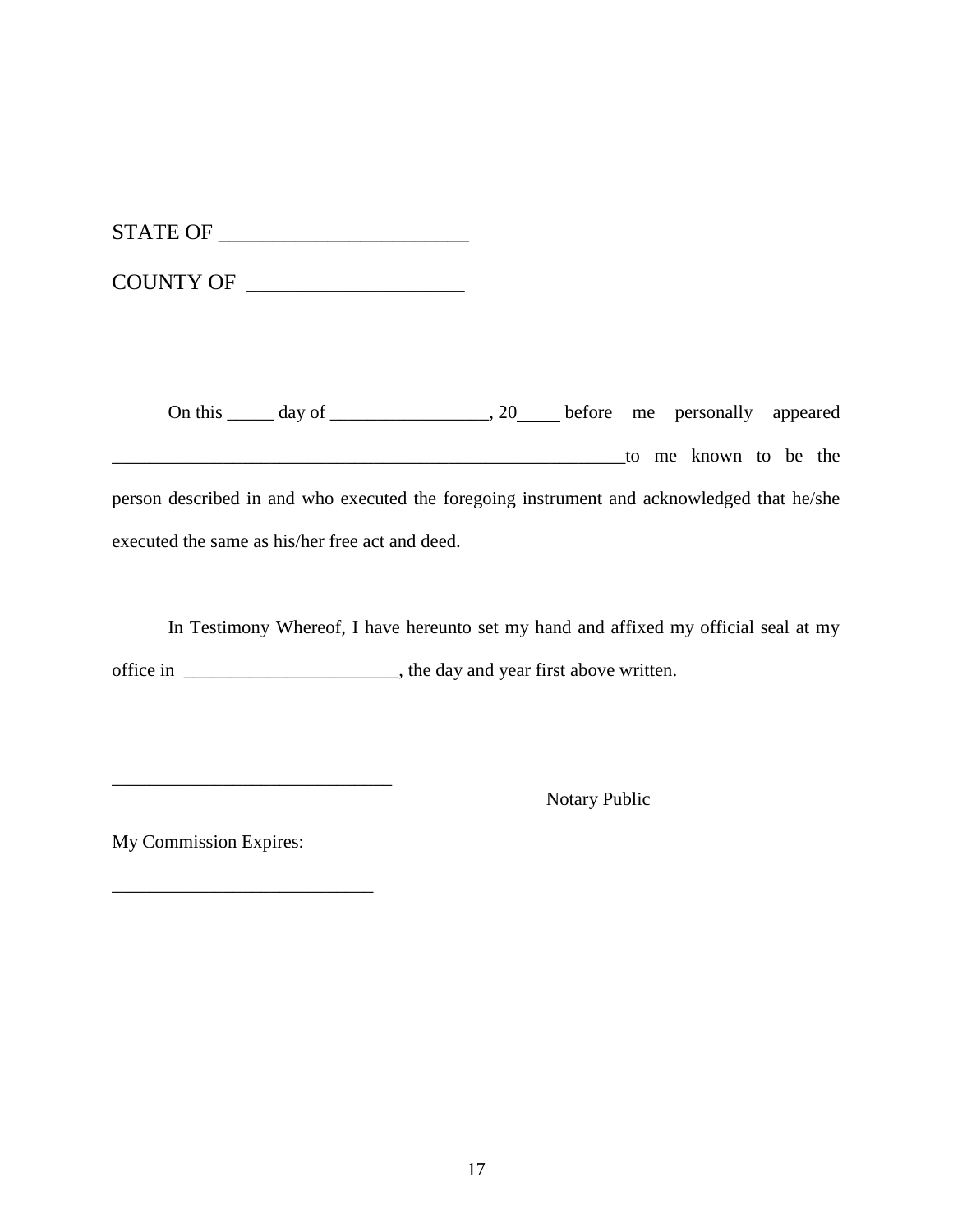# **AFFIDAVIT**

## COMPLIANCE WITH THE WORK AUTHORIZATION LAW (as required by Section 285.530, Revised Statutes of Missouri)

As used in the Affidavit, the following terms shall have the following meanings:

#### EMPLOYEE:

Any person performing work or service of any kind or character for hire within the State of Missouri.

#### FEDERAL WORK AUTHORIZATION PROGRAM:

Any of the electronic verification of work authorization programs operated by the United States Department of Homeland Security or an equivalent federal work authorization program operated by the United States Department of Homeland Security to verify information of newly hired employee, under the Immigration Reform and Control Act of 1986 (IRCA), P.L. 99-603.

#### KNOWINGLY:

A person acts knowingly or with knowledge,

- (a) with respect to the person's conduct or to attendant circumstances when the person is aware of the nature of the person's conduct or that those circumstances exist; or
- (b) with respect to a result of the person's conduct when the person is aware that the person's conduct is practically certain to cause that result.

#### UNAUTHORIZED ALIEN:

An alien who does not have the legal right or authorization under federal law to work in the United States, as defined in 8 U.S.C. 1324a(h)(3).

Before me, the undersigned Notary Public, in and for the County of , State

of \_\_\_\_\_\_\_\_\_\_\_\_\_\_\_\_, personally came and appeared

(Name)

(Position) (Name of the Company)

, of the  $\qquad \qquad$ ,

(a corporation) (a partnership) (a proprietorship) and after being duly sworn did depose and say that all provisions and requirements set out in Chapter 285.530 (2) Missouri Revised Statutes, have been fully satisfied and there has been no exception to the full and complete compliance with said provisions and requirements.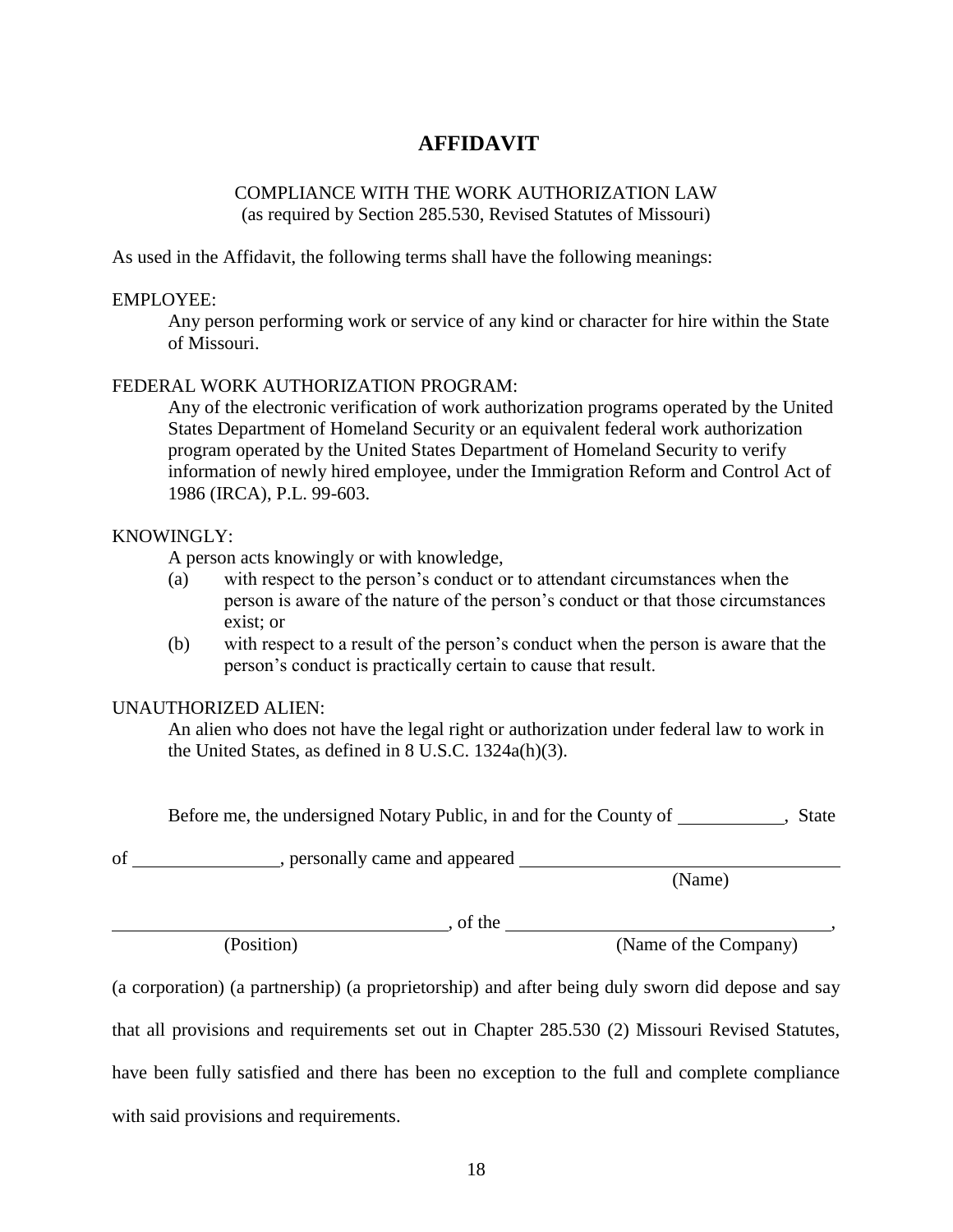Contractor is enrolled in and participates in a federal work authorization program with respect to the employees working in connection with the following services contracted between Contractor and  $\blacksquare$ 

 Contractor does not knowingly employ any person who is an unauthorized alien in connection with the contracted services set forth above.

 Attached hereto is documentation affirming Contractor's enrollment and participation in a federal work authorization program with respect to the employees working in connection with the contracted services.

# **LIBERTY PARK SHELTER #3 ROOF REPLACEMENT**

located at in Sedalia, Pettis County, Missouri, and completed on the  $\_\_\_\_\_\_day$  of  $\_\_\_\_\_\_\_$ 20 .

(Signature)

Subscribed and sworn to me this day of , 20 .

My Commission expires:

Notary Public

PLEASE NOTE:

Acceptable enrollment and participation documentation consists of the following 2 pages of the E-Verify Memorandum of Understanding:

- (1) A valid, completed copy of the first page identifying the Contractor; and
- (2) A valid copy of the signature page completed and signed by the Contractor, the Social Security Administration, and the Department of Homeland Security – Verification Division.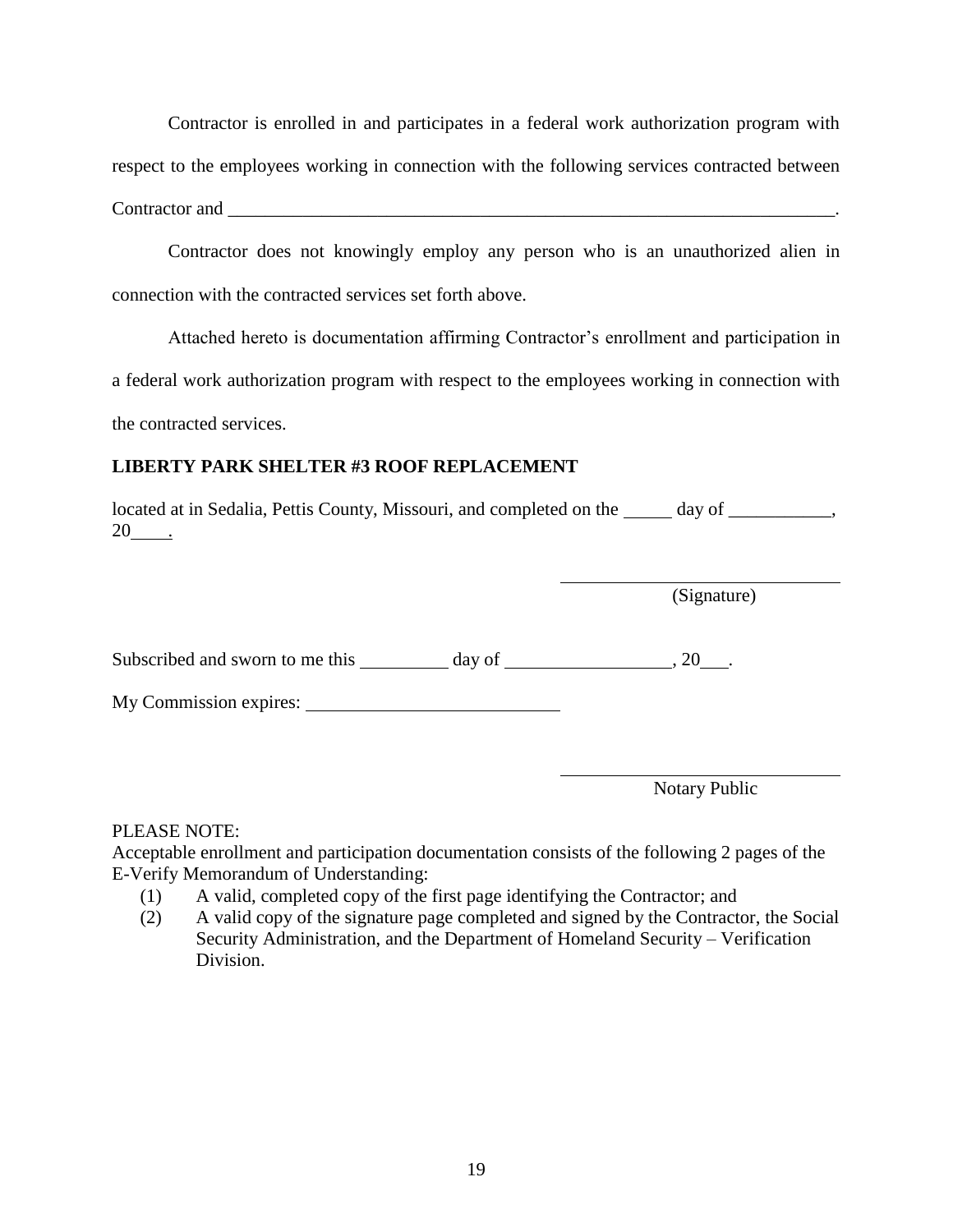### **GENERAL CONDITIONS**

## **C-1 CONTRACT DOCUMENTS**

It is expressly understood and agreed that the Notice to Bidders, Instructions to Bidders, Proposal, Contract, Bond, Regulations of the Contract, Detailed Specifications, Plans and all Addenda thereto issued prior to the time of opening bids for the work, all of which are hereto attached, and other drawings, specifications and engineering data which may be furnished by the Contractor and approved by the City, together with such additional drawings which may be furnished by the Director of Parks & Recreation from time to time as are necessary to make clear, and to define in and all component parts to the agreement governing the work to be done and the materials and equipment to be furnished. All of these documents are hereby defined as the Contract Documents.

The Contract Documents are complimentary, and what is called for by anyone shall be as binding as if called for by all. The intention of the Documents is to include the furnishing of all materials, labor, tools, equipment and supplies necessary for constructing complete the work specified. Materials or work described in words that have a well-known technical or trade meaning shall be held to refer to such recognized standards.

Four counterpart copies of the proposal, bond and contract agreement shall be prepared, each containing an exact copy of the Contractor's proposal as submitted, the bond properly executed and contract agreements signed by both parties thereto. These executed counterparts of the contract documents shall be filed with The City and the Contractor. The successful bidder shall prepare not less than four (4) conformed copies of the contract documents, after execution thereof, for distribution to, and use by, the City and the Contractor.

#### **C-2 BOND**

Coincident with the execution of the contract, the Contractor shall furnish a good and sufficient surety bond in the full amount of the contract sum, guaranteeing the faithful performance of all the covenants, stipulations and agreements of the contract, the payment of all bills and obligations arising from the execution of the contract, which bills or obligations might or will in any manner become a claim against the City and guaranteeing the work included in this Contract against faulty materials or poor workmanship. All provisions of the bond shall be complete and in full accordance with Statutory requirements. The contract shall be executed with the proper sureties through a company licensed and qualified to operate in the state and approved by the City. Bond shall be signed by an agent resident in the state and date of bond shall be the date of execution of the contract. If at any time during the continuance of the Contract the surety on the Contractor's bond becomes irresponsible, the City shall have the right to required additional and sufficient sureties which the contractor shall furnish to the satisfaction of the City within ten (10) days after notice to do so. In default thereof, the contract may be suspended, all payments or money due the Contractor withheld.

#### **C-3 LICENSES**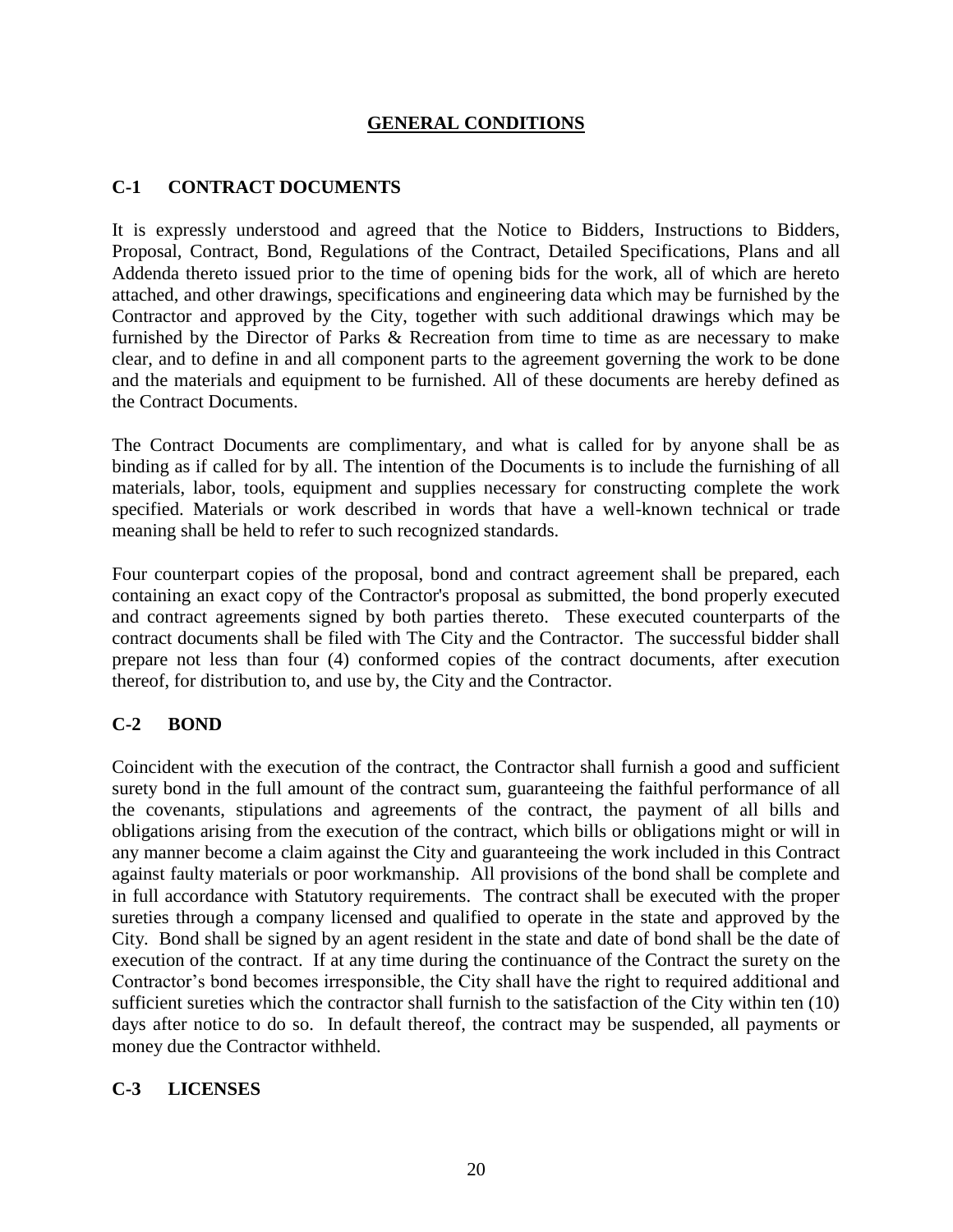Before starting work on the project, the Contractor shall have a valid CITY OF SEDLIA CONTRACTOR'S LICENSE.

# **C-4 NOTICE TO UTILITIES, FIRE DEPARTMENTAND POLICE DEPARTMENT**

The Contractor shall notify Missouri One Call (1-800-344-7843) before starting work on this project. The Contractor shall notify the Fire Department and Police Department before closing streets to traffic. The Contractor shall notify all utilities 2 days before starting excavation work so that the utilities can mark the location of their underground lines.

# **C-5 BARRICADES**

The Contractor shall barricade the project site and the streets or portions of the streets during construction of the improvements. If a street requires closing the Contractor shall place a "street closed" sign at the intersections one block in each direction. All traffic control devices shall conform to the Manual on Uniform Traffic Control Devices (MUTCD) 2006 Edition and its most current revisions.

## **C-6 INSURANCE**

## A. GENERAL

1. Contractor shall purchase and maintain at his expense insurance of such types and in such amounts as are specified herein to protect Contractor and the interests of the City and others from claims which may arise out of or result from Contractor's operations by Contractor or by any subcontractor or anyone directly or indirectly employed by any of them or for whose acts any of them may be legally liable.

- 2. Such insurance shall cover claims for damages because of Bodily Injury or death to Contractor's employees including claims brought under:
	- a. Workers Compensation Laws
	- b. Disability Benefit Laws
	- c. Occupational sickness or disease laws
	- d. Other similar employee benefit laws

3. Such insurance shall also cover claims for damage because of Personal Injury, Bodily Injury, Sickness or Decease or Death of any person or persons other than Contractor's employees and claims from injury to or destruction of tangible property including loss of use thereof.

4. Contractor shall also purchase and maintain at his expense all property insurance, of such types and in such amounts as are specified herein to protect Contractor and the interests of the City and others from loss arising form damage to the work and materials and equipment to be incorporated in the work.

5. Failure of Contractor to maintain proper insurance coverage shall not relieve him or any contractual responsibility or obligation.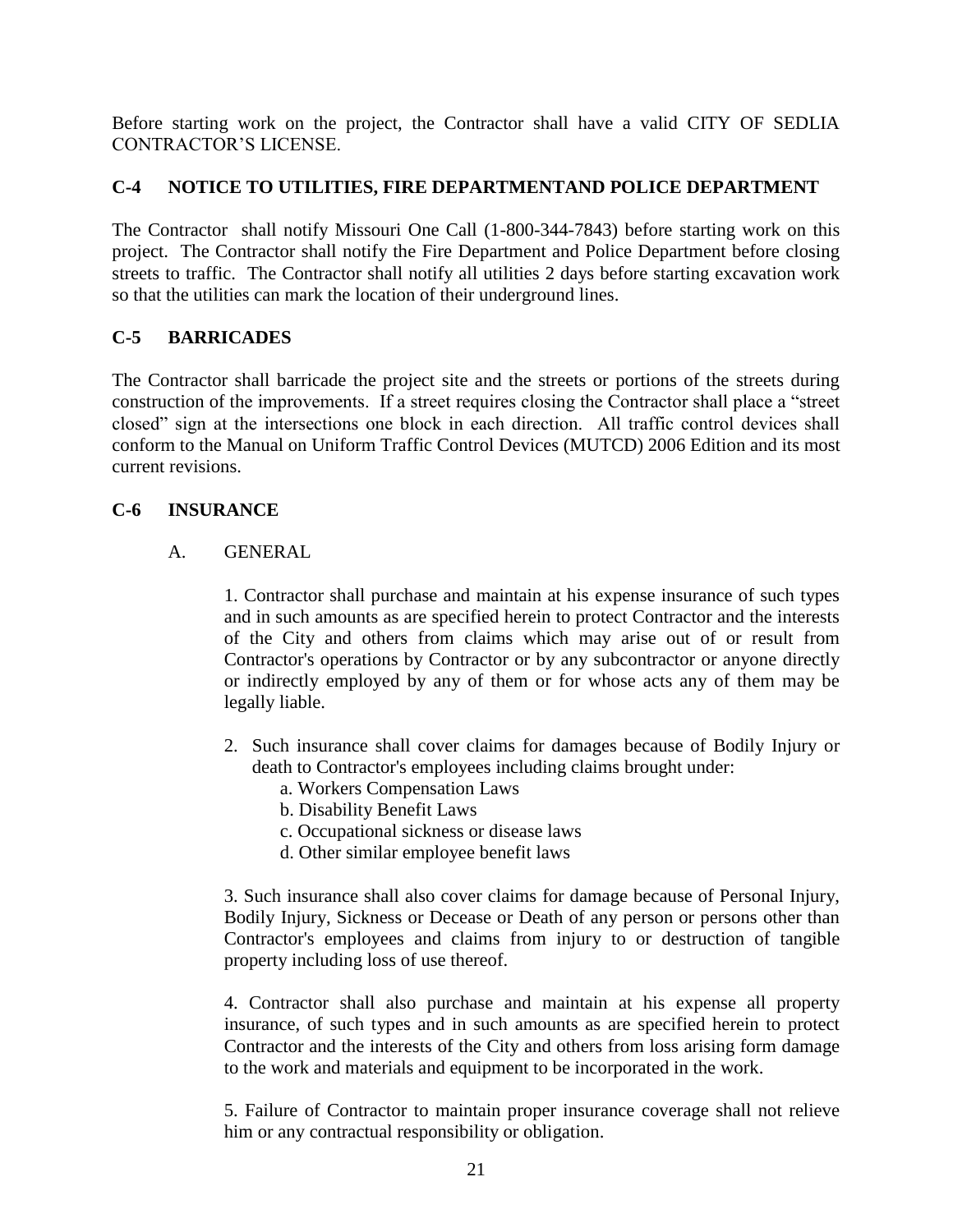6. For subcontracted work, the Contractor shall either cover any and all subcontractors in his insurance policies or require each subcontractor not so covered to obtain insurance which will protect the subcontractor against all applicable hazards or risks of loss designated herein.

4. Copies of the policies or certificates of insurance evidencing coverage on the forms or for the limits required shall be filed with the other contract documents. Such policies or certificates shall state that **thirty (30**) days written notice will be given to the City prior to any material change or cancellation of insurance coverage.

5. Any insured loss under the policies or property insurance is to be adjusted with the City and made payable to the City as trustee for the insured, as their interests may appear, subject to the requirements of any applicable mortgage and of paragraph A.10 hereof.

6. The City and Contractor waive all rights against each other for damages arising out of an insured loss under policies of property insurance. Contractor shall require similar waivers by subcontractors.

7. The City as trustee will have power to adjust and settle any loss with the insurers unless one of the parties in interest shall object in writing within five days after the occurrence of loss to the City's exercise of this power, and if such objection be made, arbitrators shall be chosen. The City as trustee will, in that case, make settlement with the insurers in accordance with the directions of such arbitrators.

- B. Forms of Coverage and Limits of Coverage Required:
	- 1. Workers Compensation and Employer's Liability Insurance:

a. This insurance shall protect Contractor against any and all claims brought under the Workmen's Compensation Law for the state or states involved in the work. It shall protect contractor against claims for injury to, disease, or death of workmen engaged in the work which, for any reason, may not fail within the provisions of the Workmen's Compensation Act. This policy shall include "All States" endorsement.

- b. Limits of coverage shall not be less than the following:
	- (1) Workmen's Compensation Statutory
	- (2) Employer's Liability \$500,000 each person
- 2. Comprehensive Automobile Insurance: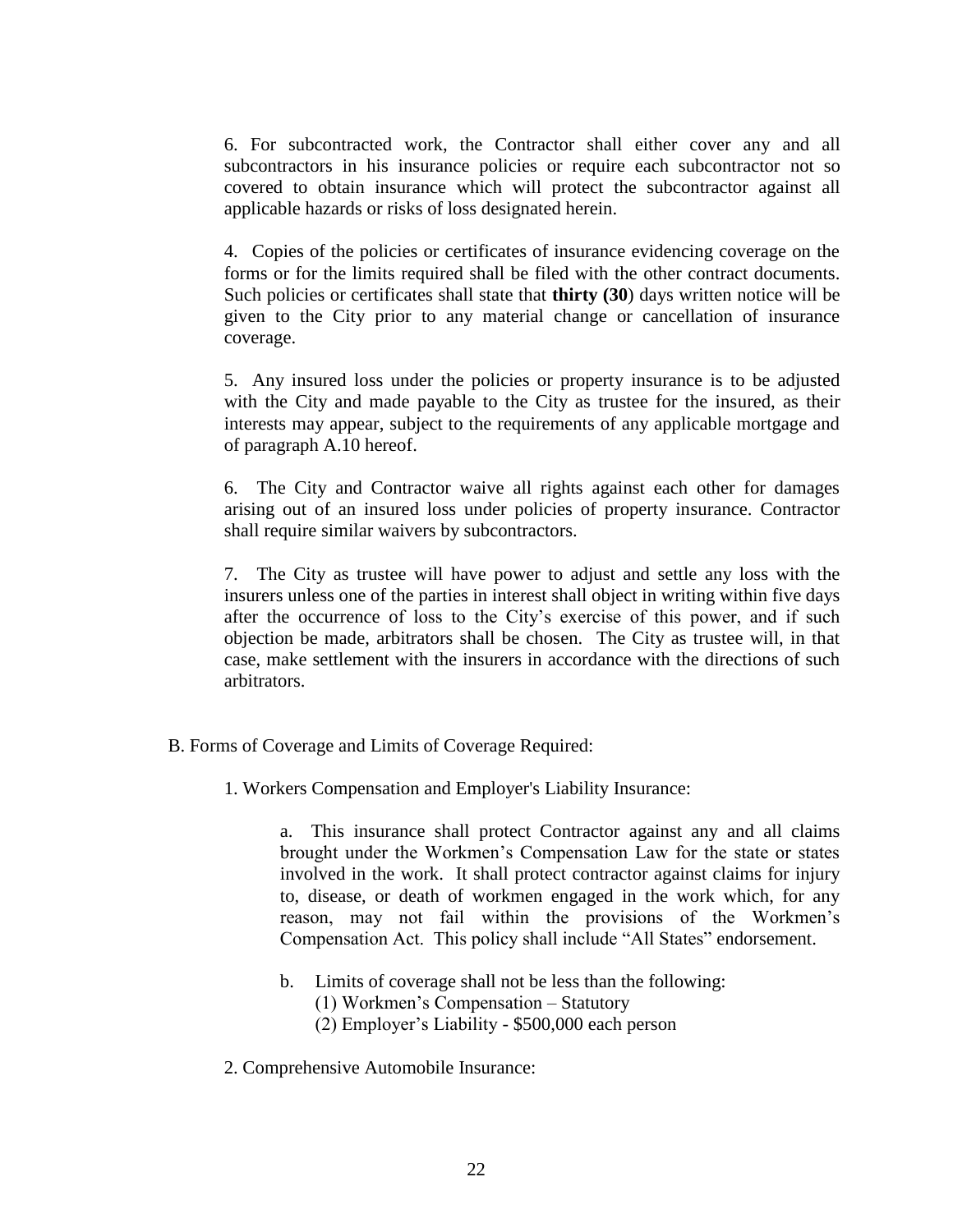a. Contractor shall carry Comprehensive Automobile Insurance covering all vehicles owned, hired, rented or non-owned, licensed or not licensed, used in the operations and work under this contract.

 b. Liability limits shall be not less than the following: B.I. and P.D. - \$1,000,000 CSL

**The City shall be named additional insured on this insurance in regard to all claims** arising out of the operations and work under this contract.

3. Comprehensive General Liability Insurance:

a. This insurance, to be on comprehensive form, shall protect Contractor against any and all claims in connection with or resulting from Contractor's operations under the Contract Documents for injuries to or death of any person other than his employees, and damage to property of others, including loss of use resulting there from, arising in whole or in part out of any act of omission of Contractor, his agents or Subcontractors, or anyone directly or indirectly employed by any of them or for whose acts any of them may be legally liable.

b. The property damage liability coverage under this policy shall contain no exclusion (commonly referred to as XC&U exclusion) relative to damage to underground property.

c. In addition, this general liability insurance policy shall be endorsed to provide blanket contractual liability insurance.

#### **d. Liability limits shall be not less than the following:**

General aggregate limit (other than products - completed operations) - **\$2,000,000** Products- completed operations aggregate limit - **\$2,000,000** Each occurrence limit - \$1,000,000 Fire damage limit - \$50,000 Medical expense limit - \$5,000

#### **e. The City shall be named additional insured on this insurance.**

f. This policy shall include products and completed operations coverage for limits as specified above.

g. This policy shall include personal injury liability insurance for limits of not less than **\$1,000,000 each claim and \$2,000,000 annual aggregate.**

h. This policy shall provide "Broad Form Property Damage" Insurance.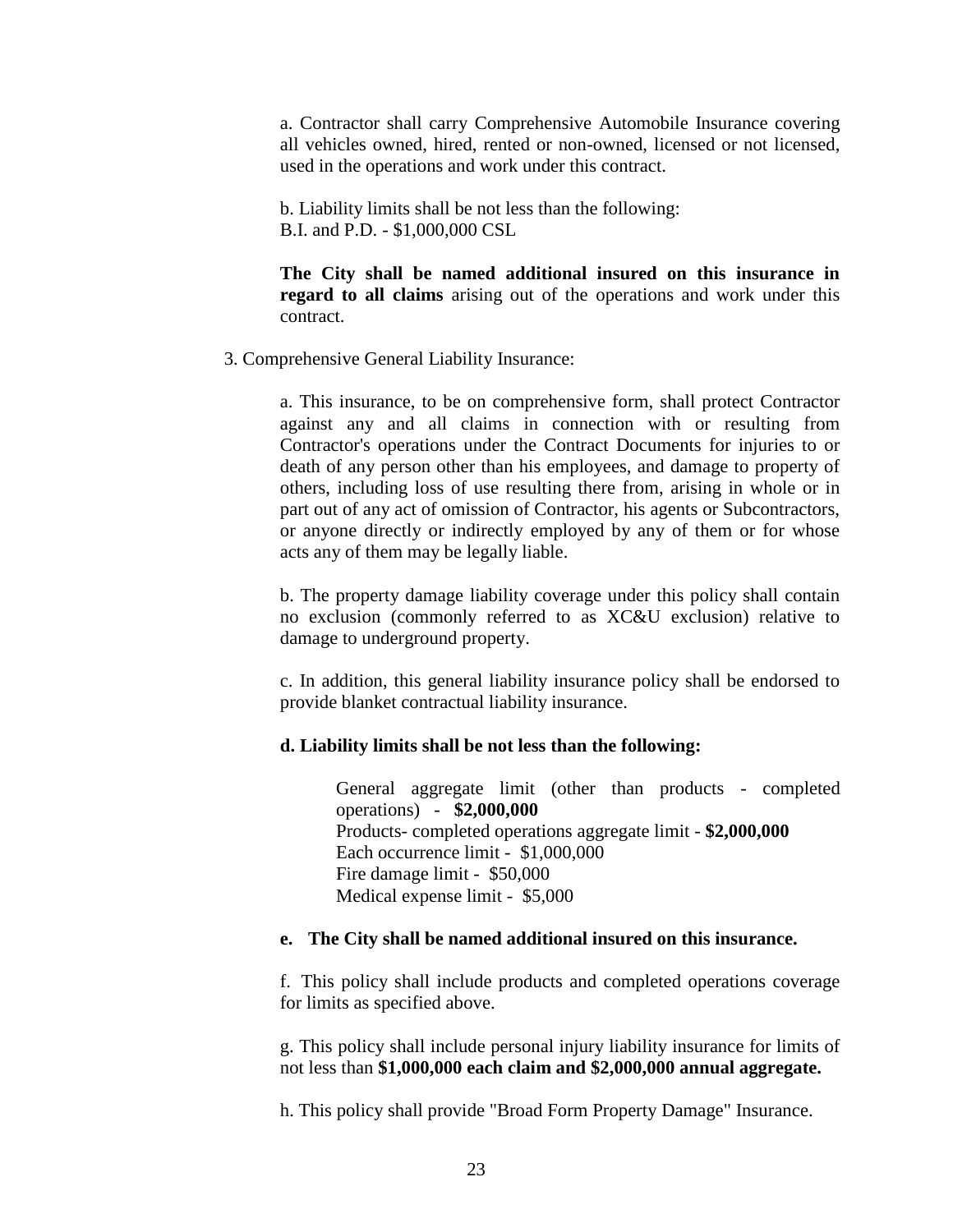#### **4. Owner's Protective Liability Insurance:**

#### **a. This insurance shall name the City as the named insured, and the insurance shall be maintained in force for the duration of the Contract and shall be purchased by the Contractor at his expense.**

b. Policy shall be for the same limits of liability as the Comprehensive General Liability Insurance and shall protect the City against any and all claims, and liabilities for injury to or death of persons, or damage to property caused in whole or in part by the negligent acts or omissions of Contractor, his agents, employees, or subcontractors, in connection with or resulting from the operations performed under the terms of the Agreement.

#### **C-7 CHANGES IN PLANS (Additions, deductions, or changes in work)**

#### A. Changes in the work:

- 1. The Contract may only be adjusted by a Change Order. The Contract unit prices for completed quantities of unit price items constitutes the total compensation payable to Contractor for performing the work. All duties, responsibilities and obligations assigned to or under taken by Contractor in accomplishing the work shall be at his expense.
- 2. Renewal of labor contracts at higher wage rates will not be grounds for adjustment to the Contract Unit Price.
- 3. Adjustments to the Contract for extra work or changes ordered by the City shall be determined by one or more of the following methods as agreed upon prior to starting the additional or changed work.
	- a. By unit prices as listed in bid proposal.
	- b. By a lump sum price, if not covered by unit prices in proposal.
	- c. By Contractor's cost plus a fixed fee, if not covered by unit prices in proposal.
	- d. By Contractor's cost plus a percentage, if not covered by unit prices in proposal.
- 4. The "Contractor's Cost" is hereby defined for purposes of this Article to be and shall include the amounts required to pay Subcontractors plus the costs of his own work as follows:
	- a. Labor Costs:
		- 1. The payroll cost for all workmen such as foremen, mechanics, craftsmen and laborers.
		- 2. All incidental labor expenses incurred as a direct result of the performance of the work including payroll taxes, workmen's compensation, pension, and retirement allowances, and social insurance, or other regular payroll charges on same.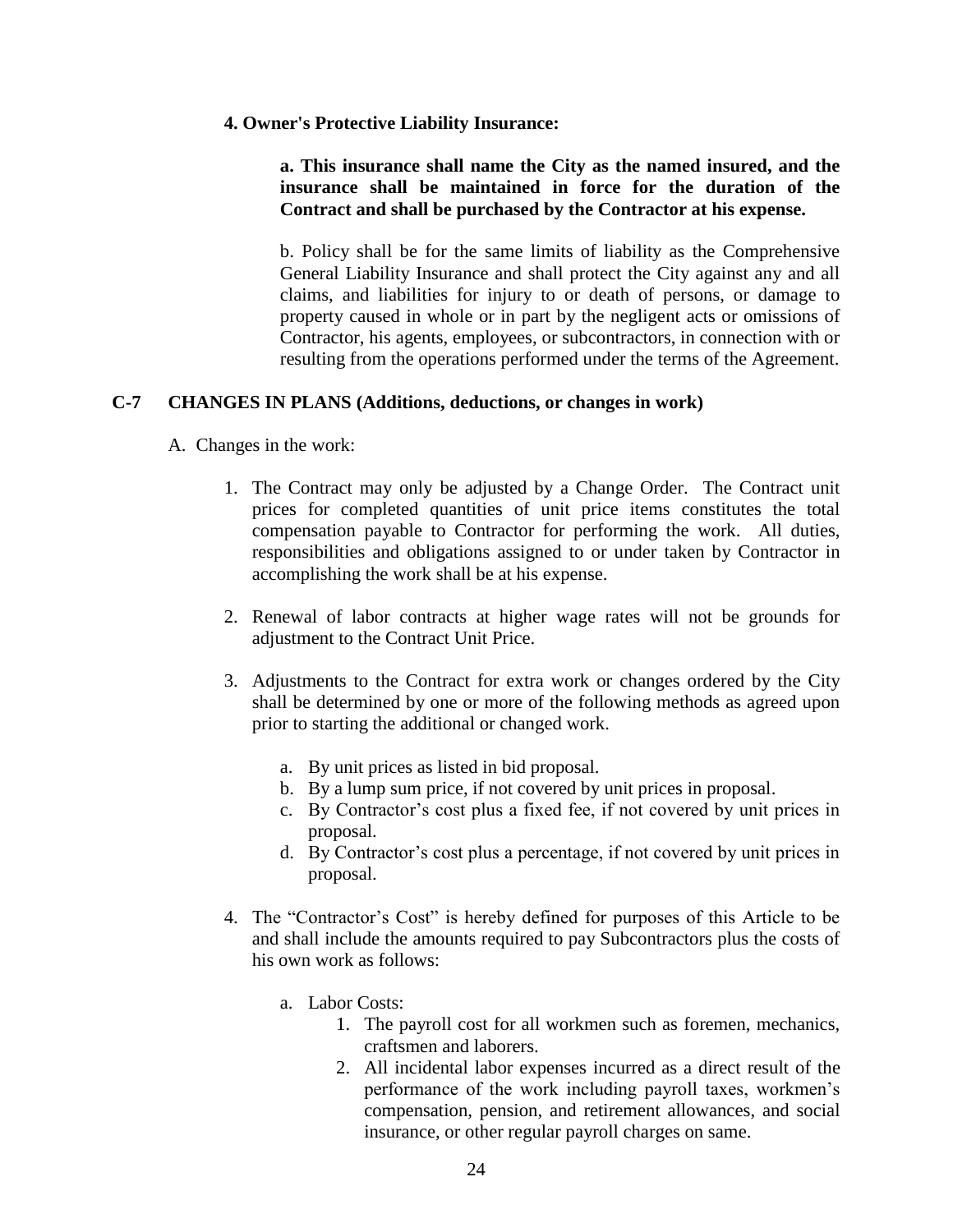- b. Material and Equipment Costs:
	- 1. The cost of all materials and equipment required, delivered to the construction site, which are not furnished by the City or others.
	- 2. Sales and use taxes applicable to such materials and equipment.
- c. Supplemental Costs:
	- 1. Rental for all power-driven equipment at agreed upon rates shall be charged against additional or changed work only for the actual time which the equipment is used specifically therefor.
	- 2. Transportation charges necessarily incurred in connection with such equipment which is not already on site.
	- 3. Cost of power, fuel, lubricants and water required for such equipment (may be included in agreed upon rate).
	- 4. Additional cost for surety bonds, liability and property damage, and other insurance required, where cost is necessarily increased by coverage of the additional or change work.
- d. The above definitions and requirements apply equally to work done by Subcontractors, suppliers, and manufacturers under methods 3.c or 3.d.
- e. The percentage which shall be added to the several items of Contractor's cost under method 3.d are as follows:
	- 1. Amounts paid to Subcontractors Five percent
	- 2. Labor Costs Ten percent
	- 3. Material and Equipment Costs Ten percent
	- 4. Supplemental Costs None
- f. Under method 3.c or 3.d, compensation or adjustment to Subcontractors, suppliers and manufacturers for work done by them shall be determined in accordance with any of the three methods set forth in Article B.3 as agreed.
- g. The above percentages shall be understood to include all other costs and full compensation for profit, overhead, superintendence, field office expense and all other elements of costs not included in the "Contractor's Cost" as herein defined.
- h. Contractor shall keep and present in an acceptable form an accurate account with vouchers of the several items of cost, including those of the Subcontractors, on changed or extra work done under methods 3.c or 3.d.
- 5. Change work shall be adjusted considering separately the parts of work added and the parts omitted. Amount of adjustment for parts omitted shall be estimated at the time of omission is authorized, and the agreed adjustment will be deducted from subsequent Engineer's Pay Estimates.
- 6. Statements for additional or changed work shall be rendered by Contractor no later than 10 days after completion of each assignment of additional or changed work provided for in a Change Order, and if found correct will be accepted by Engineer and submitted for payment with the next Engineer's Pay Estimate.
- 7. The City reserves the right to obtain any or all extra work from persons or firms other than the Contractor.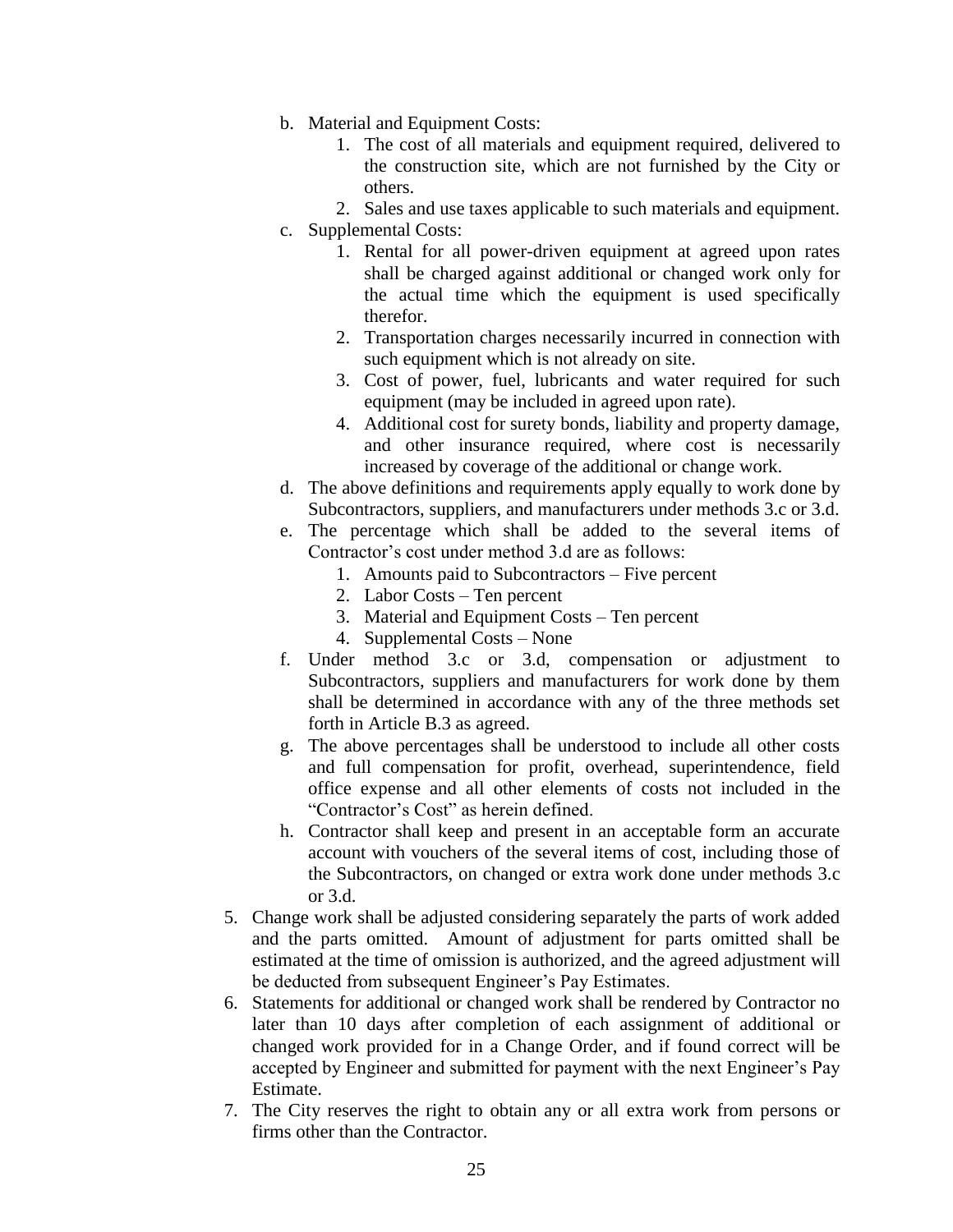- 8. Contractor shall be entitled to no claim for damages for anticipated profits on any portion of the work that may be omitted.
- 9. If Contractor claims compensation for additional work not ordered as aforesaid or for damages sustained, he shall make a written statement of claims for compensation or damages to the City.
- 10. Statement shall be in the hands of the City within such time as will allow a full consideration of the basis for the claim, and in no case later than ten days after the work has been completed or damages sustained. All claims for adjustments to the Contract Price shall be determined by Engineer if the City and Contractor otherwise agree on the amount involved. Any change to the Contract Price arising from any claim shall be incorporated in a Change Order.
- B. Changes to the Contract Time:
	- 1. The Contract Time may only be adjusted by a Change Order. To complete the work within the allowed Contract Time, the City has taken into consideration and made allowances for all the ordinary delays and hindrances incident to such work.
	- 2. Adjustments to the Contract Time may be made for delays in completion of the work from causes beyond Contractor's control, including the following:
		- a. Federal embargoes, priority orders, or other restrictions imposed by the United States Government.
		- b. Unusual delay in fabrication or shipment of orders.
		- c. Abandonment of the work by the men engaged thereon through no fault of the Contractor.
		- d. Delays caused by court proceedings.
		- e. Change orders.
		- f. Neglect, delay or default of any other contractor employed by the City.
		- g. Abnormal weather conditions, other than normal seasonal changes.
		- h. Conflicts, errors of discrepancies in the Contract Documents reported to the Engineer as provided in these General Conditions.
	- 3. Contractor shall have no claims for damages for any such causes of delay, but he shall in all cases be entitled to such extension of the Contract Time as they City shall award in writing on account of such cases of delay, provided that adequate evidence is presented to enable the Engineer to determine with exactness the extent and duration of delay for each item involved.
	- 4. No extension to the Contract Time will be granted for delays involving only portions of work, or which do not directly affect the time required for completion of the entire work.
	- 5. Any claim for extension to the Contract Tim shall be in writing delivered to the Sedalia Parks & Recreation Department within 10 days of the occurrence of the event giving rise to the claim. Any change to the Contract Time resulting from any such claim shall be incorporated in a Change Order.

#### **C-8 ACCEPTANCE OF THE WORK**

A. Warranty and Guarantee: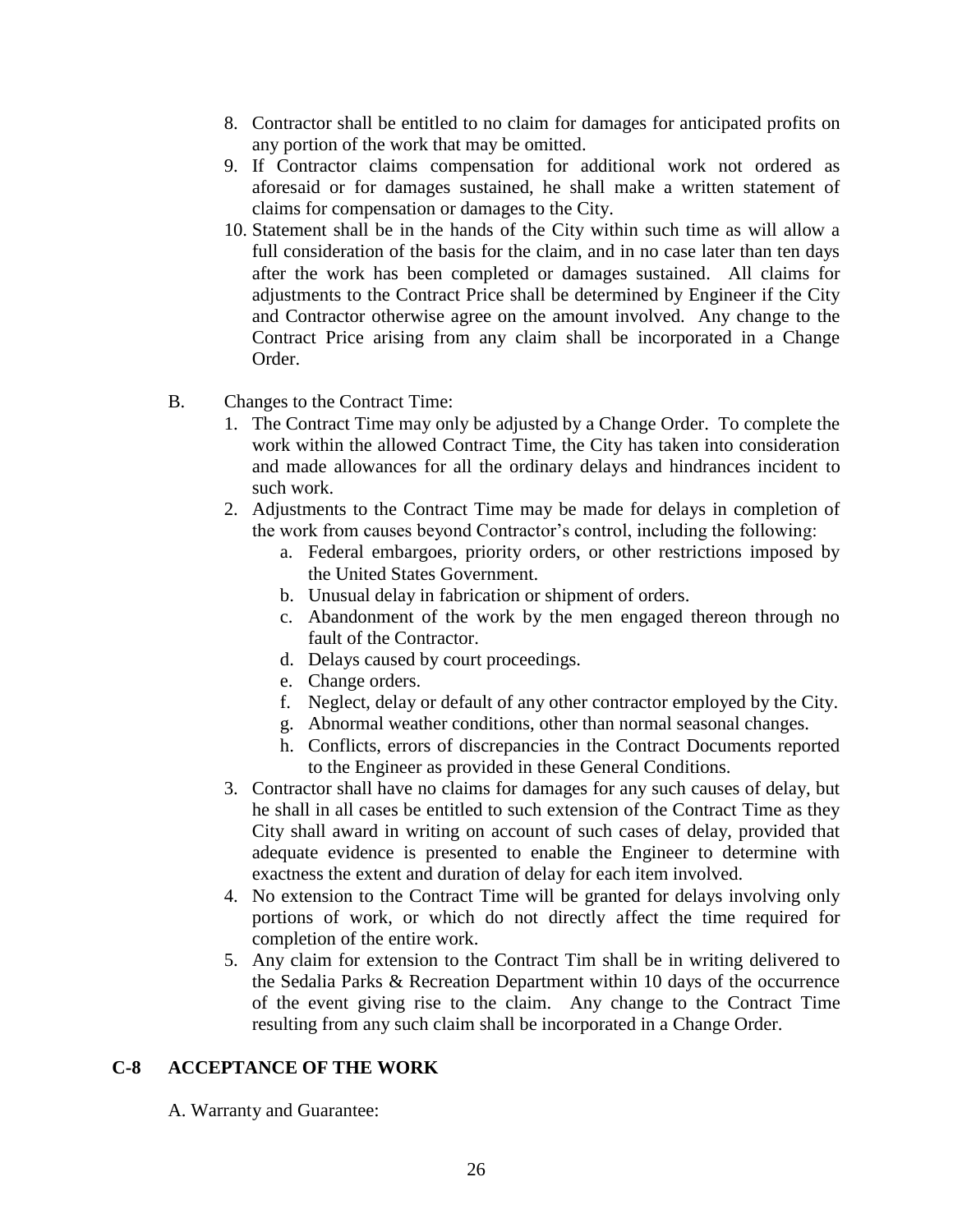**1. Contractor warrants and guarantees to the City that materials and equipment will be new and that all work will be of good quality and free from defects and accordance with the Contract Documents and of any inspections, tests, or approval provided for in the Contract Documents.**

2. Contractor guarantees to remedy promptly, and without cost to the City, any defective materials, equipment or workmanship which appear within one year after the date of Substantial Completion or, if earlier, the date the City commences continuous use of the facilities and in accordance with nay special guarantees provided for in the Contract Documents. A Maintenance Guarantee/Bond contract form is included in these contract documents for execution by the Contractor and his Surety and acceptance by the City of Sedalia Parks & Recreation.

B. Access to the Work: The Director of Parks & Recreation and his representatives shall at all times have access to the work. The Contractor shall provide proper facilities for such access and observation of the work and also for any inspection or testing thereof by the Director of Parks & Recreation.

C. Defective Work:

1. The term "defective" is used in these documents to describe work that is unsatisfactory, faulty, not in conformance with the requirements of the Contract Documents, or not meeting the requirements of any inspection, test, approval or acceptance required by law or the Contract Documents.

2. Any defective work may be disapproved or rejected by the Director of Parks & Recreation at any time before final acceptance even though it may have been overlooked and included in a previous Director of Parks & Recreation's Pay Estimate.

3. Contractor shall furnish samples of questionable materials from completed work for testing purposes when required by the Director of Parks & Recreation. All costs in connection with the testing of materials or equipment proven to be defective shall be paid by the Contractor. If such tests prove the materials or equipment to be acceptable, their cost will be paid by the City.

4. Prompt notice will be given by the Director of Parks & Recreation to the Contractor of all defects as they become evident.

D. Stopping Defective Work in Progress: If the work is defective, or Contractor fails to supply sufficient skilled workmen or suitable materials or equipment, the City may, if so recommended by the Director of Parks & Recreation, order the Contractor to stop the work, or any portion thereof, until the cause for such order have been eliminated, however, this right of the City to stop the work shall not obligate the City to exercise this right for the benefit of the Contractor.

E. Removal and Replacement of Rejected Defective Work: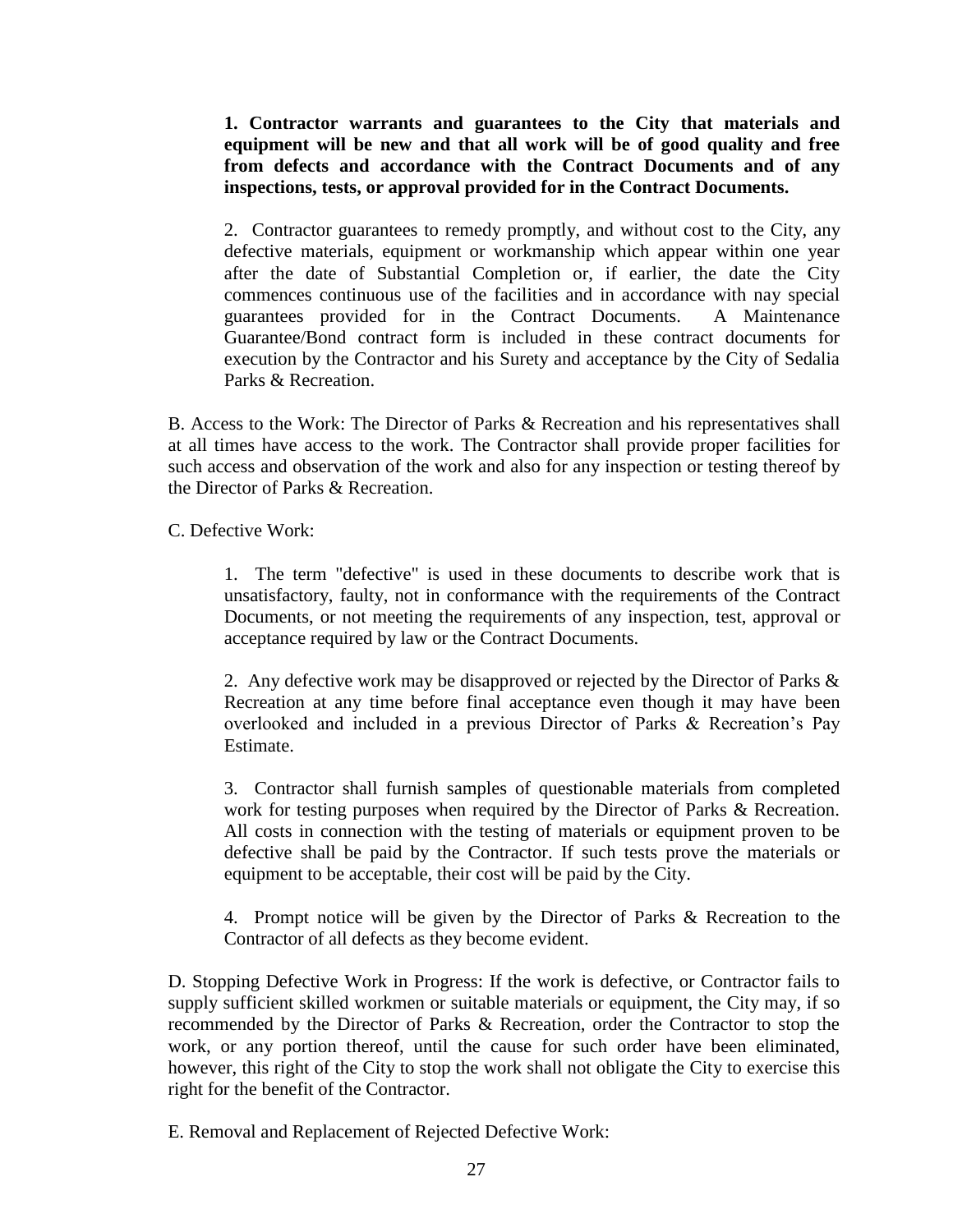1. All rejected defective work, whether or not completed, shall be removed from the site and replaced with acceptable work.

2. If the Contractor does not remove and replace such rejected work within a reasonable time, all as specified in a written notice from the Director of Parks & Recreation, the City may, as provided in these General Conditions:

- a. Withhold payment
- b. Stop the work

c. Remove and replace the rejected work. All direct and indirect costs of such removal replacement, including compensation for additional professional services, shall be paid by the Contractor. The Contractor shall also bear the expenses of making good all work of others destroyed or damaged by the removal and replacement of his defective work. Rejected materials shall be removed from the site by the Contractor if so directed by the City within ten days of written notice. Materials not removed within such time may be sold by the City and the net proceeds there from deducted from the expense of removal and replacement chargeable to the Contractor. An appropriate deductive Change Order will be issued to cover all costs incurred by the City in connection with the removal and replacement of defective work.

#### F. Correction of Repair of Defective Work:

1. If required by the Director of Parks & Recreation, the Contractor shall promptly correct or repair any defective work, whether or not completed.

2. If the Contractor does not correct or repair such defective work within a reasonable time, all as specified in a written notice from the Director of Parks & Recreation, it may be rejected as specified in the preceding paragraph or the City may have the deficiency corrected by others. All direct and indirect costs of such correction or repair, including compensation for additional professional services shall be paid by the Contractor. The Contractor shall also bear the expenses of making good all work of others destroyed or damaged by correction or repair of his defective work.

G. Acceptance of Defective Work: If instead of requiring correction, repair, or removal and replacement of defective work, the City deems it expedient to accept it, it may do so. In such case, if acceptance occurs prior to approval of final payment, a Change Order will be issued incorporating the necessary revisions in the Contract Documents, including an appropriate reduction in the Contract Price or if the acceptance occurs after approval of final payment, an appropriate amount shall be paid by the Contractor to the City.

H. Correction of Defective Work During the Guarantee Period:

1. If, during the guarantee period, any work is found to be defective, the Contractor shall promptly, without cost to the City and in accordance with the City's written instructions, either correct such defective work, or if it has been rejected by the City, remove it from the site and replace it with acceptable work.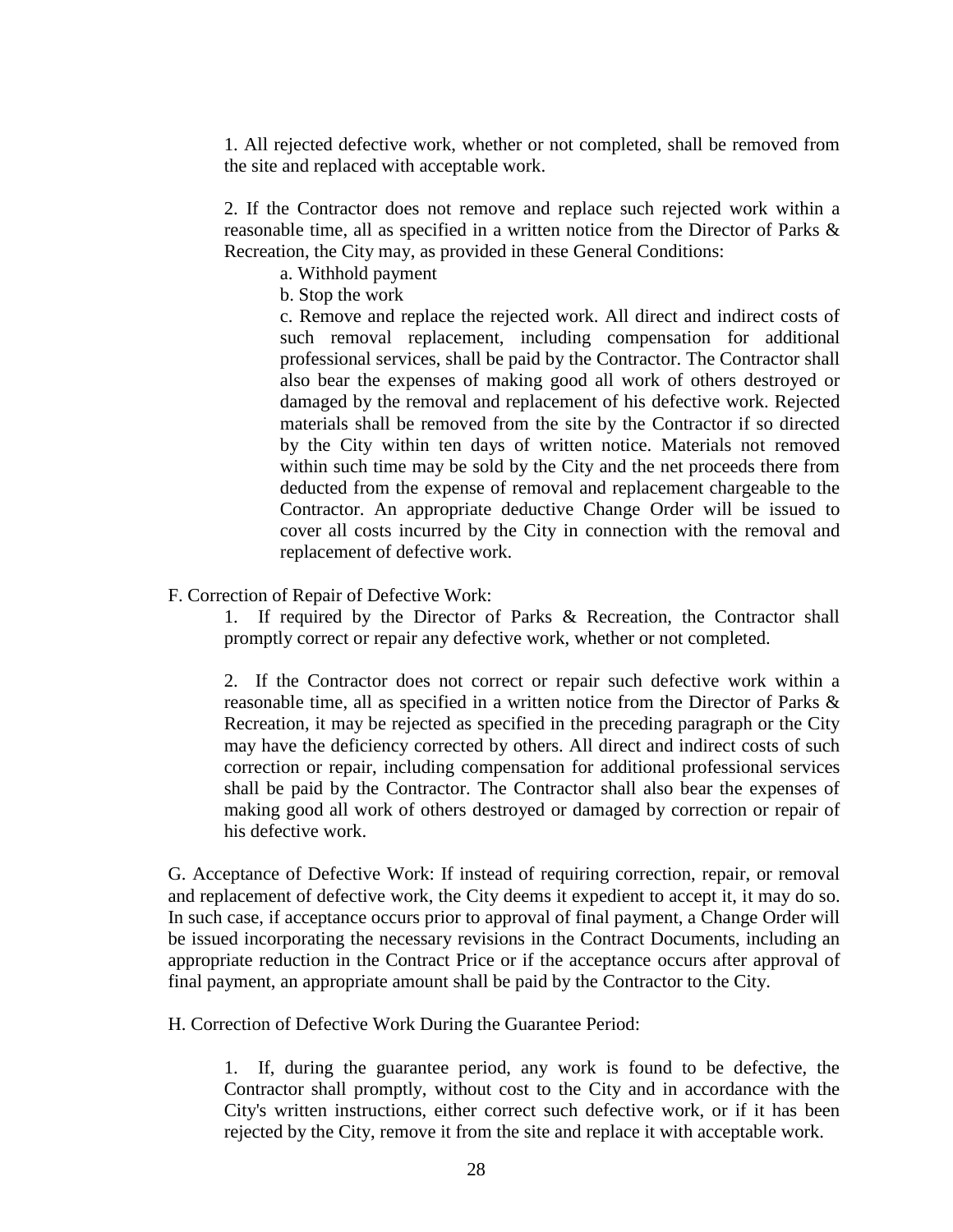2. If the Contractor does not promptly comply with the terms of such instructions, the City may have the defective work corrected or the rejected work removed and replaced and all direct and indirect costs of such correction or removal and replacement, including compensation for additional professional services, shall be paid by the Contractor.

3. The Contractor shall also bear the expenses of making good all other work destroyed or damaged by the correction or removal and replacement of the defective work.

4. The City will give notice of observed defects with reasonable promptness.

5. Under emergency conditions, the City may remedy defective work without waiting for action by the Contractor. The City will notify the Contractor immediately of the circumstances and actions taken and the Contractor shall pay all reasonable substantial costs of such actions.

# **C-9 ACCEPTANCE AND FINAL PAYMENT**

As soon as the work has been substantially and satisfactorily completed, the Director of Parks & Recreation will make a final estimate stating that the work provided under this contract has been completed and is accepted by him under the terms and condition thereof, with qualifications, if any, as stated and the balance found to be due the Contractor according to the terms of payment shall be paid by the City. Prior to filing of estimate, the Contractor shall file with the City Clerk an affidavit stating that all bills for materials and equipment used in the work have been paid. If all bills have not been paid, the affidavit shall include a complete list of all unpaid bills. The Contractor shall file with the City Clerk a statement of consent of the surety to final payment.

The final payment shall be based upon the actual completed quantities of each item of work as measured by the Director of Parks & Recreation. The final measured quantities may be more or less than the quantities shown on the Plans and in the Bid Proposal. No Change Order will be required when final measured quantities vary from the estimated quantities shown on the Plans and the Bid Proposal.

The making and acceptance of the final payment shall constitute a waiver of all claims by the City, other than those arising from unsettled liens, form faulty work or materials appearing after final payment, or from requirement of the specifications, and of all claims by the Contractor, except those previously made by the Contractor against the City in writing and still unsettled.

## **C-10 RELEASE OF LIABILITY**

The acceptance by the Contractor of the last payment shall operate as, and shall be, a release to the City and every officer and agent thereof, from all claims and liability to the Contractor for anything done of, furnished for, or relating to the work, or for any act or neglect of the City or of any person relating to or affecting the work.